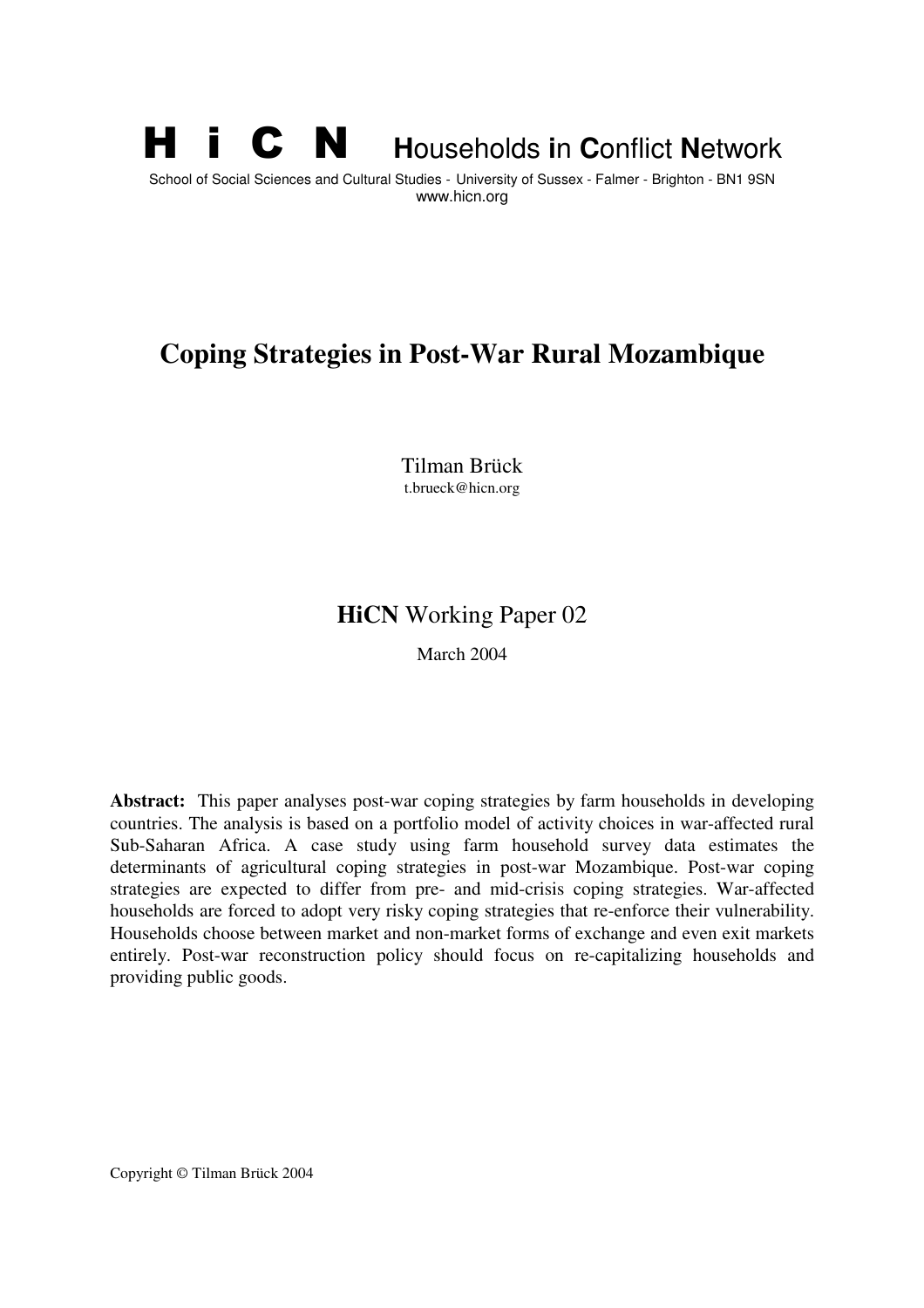## **Introduction**

The traditional coping strategy literature has focused on household activity choices leading up to, and during, natural disasters and famine. In contrast, this paper analyses *post-war* coping strategies by farm households in developing countries. The analysis is based on a model of farm household behavior which is derived from portfolio theory (Bodie and Merton 1998; Dixit 1990). The model considers the special circumstances of conflict in rural Sub-Saharan Africa, which are akin to a land abundant tropical economy (Binswanger and McIntire 1987).

Initial contributions to the literature on coping strategies analyzed responses to drought and famine (Corbett 1988; Reardon, Matlon and Delgado 1998). A related literature studied activity choices and income diversification (Ellis 2000; Reardon, Delgado and Matlon 1992). These choices are affected by household size and endowments (Abdulai and Delgado 1999; Taylor and Yunez-Naude 2000; von Braun and Pandya-Lorch 1991), by social institutions and property rights (Carter and Olinto 2003; Fafchamps and Lund 2003; Platteau 1999), by formal and informal markets or by their absence (de Janvry, Fafchamps and Sadoulet 1991; Key, Sadoulet and de Janvry 2000; Leonard 2000; Liedholm, McPherson and Chuta 1994) and by location and geography (Dercon and Krishnan 1996; Goetz 1992). Coping strategies include the decision of whether to engage in markets at all (Binswanger and McIntire 1987), the choice of crop or production technique (Sperling and Longley 2002; von Braun and Kennedy 1994) and non-market forms of risk diversification (Blarel, et al. 1992; Dercon and Krishnan 2000). Policy makers are concerned about activity choices and their impact on rural poverty (Adams 2002; Dercon 2002), or as a means of mitigating the negative effects of disasters (Sperling and Longley 2002; Webb and von Braun 1994). The traditional literature has not, however, considered coping strategies and activity diversification in situations of war. In fact, there is very little analysis to date of the micro-economic behavior of farm households in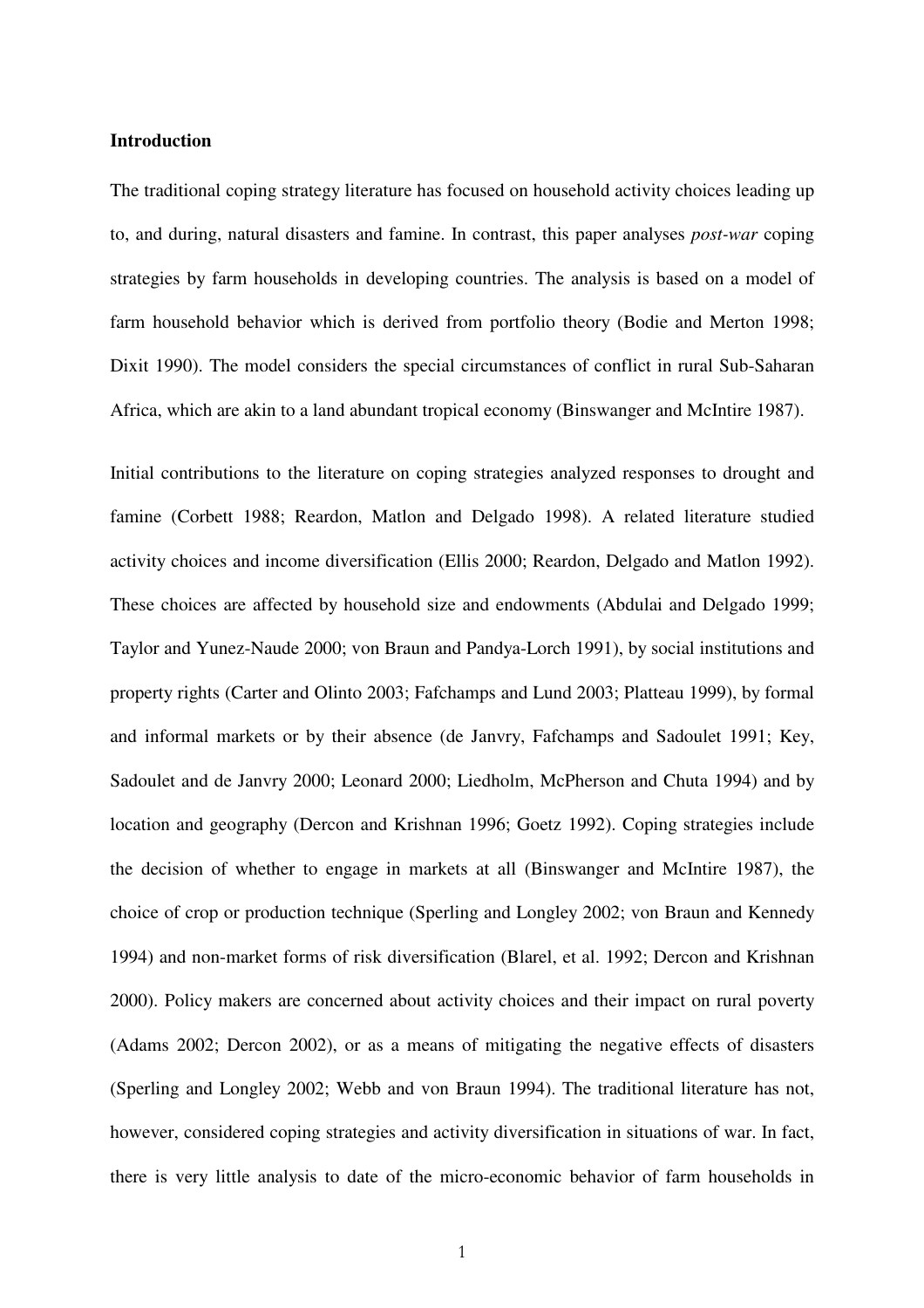times of conflict. Hence the analysis of coping strategies after war is the unique contribution of this paper.

A case study using farm household survey data estimates the determinants of agricultural coping strategies in post-war Mozambique. There is a lively debate on income diversification and cash crop adoption in Mozambique (Cramer and Pontara 1998; Heltberg and Tarp 2002; Pitcher 1998; Tschirley and Benfica 2001; Tschirley and Weber 1994). Another literature records the economic effect of the devastating civil war in Mozambique (Addison and de Sousa 1999; de Sousa 2003; Wuyts 2003). This article differs from that literature by focusing on the long-term effects of war on farm household production choices.

The analysis demonstrates that post-war coping strategies differ from pre- and mid-crisis coping strategies. War-affected households have a higher demand for risk diversification yet they may be severely constrained in their activity choices. Such households are forced to adopt very risky coping strategies that re-enforce their vulnerability. Households choose between market and non-market forms of exchange and even consider exiting markets entirely, an option not often considered by basic models of farm household behavior. These findings have strong implications for post-war reconstruction policies.

The paper is structured as follows. The next sections develop a formal model of household coping strategies with two risky income activities and discuss the effects of war in the model. The subsequent section introduces the case study, reviews methodological and data issues and derives the econometric specifications. This is followed by a discussion of some summary statistics, the econometric results and policy implications. The last section concludes.

## **A Model of the Determinants of Coping Strategy**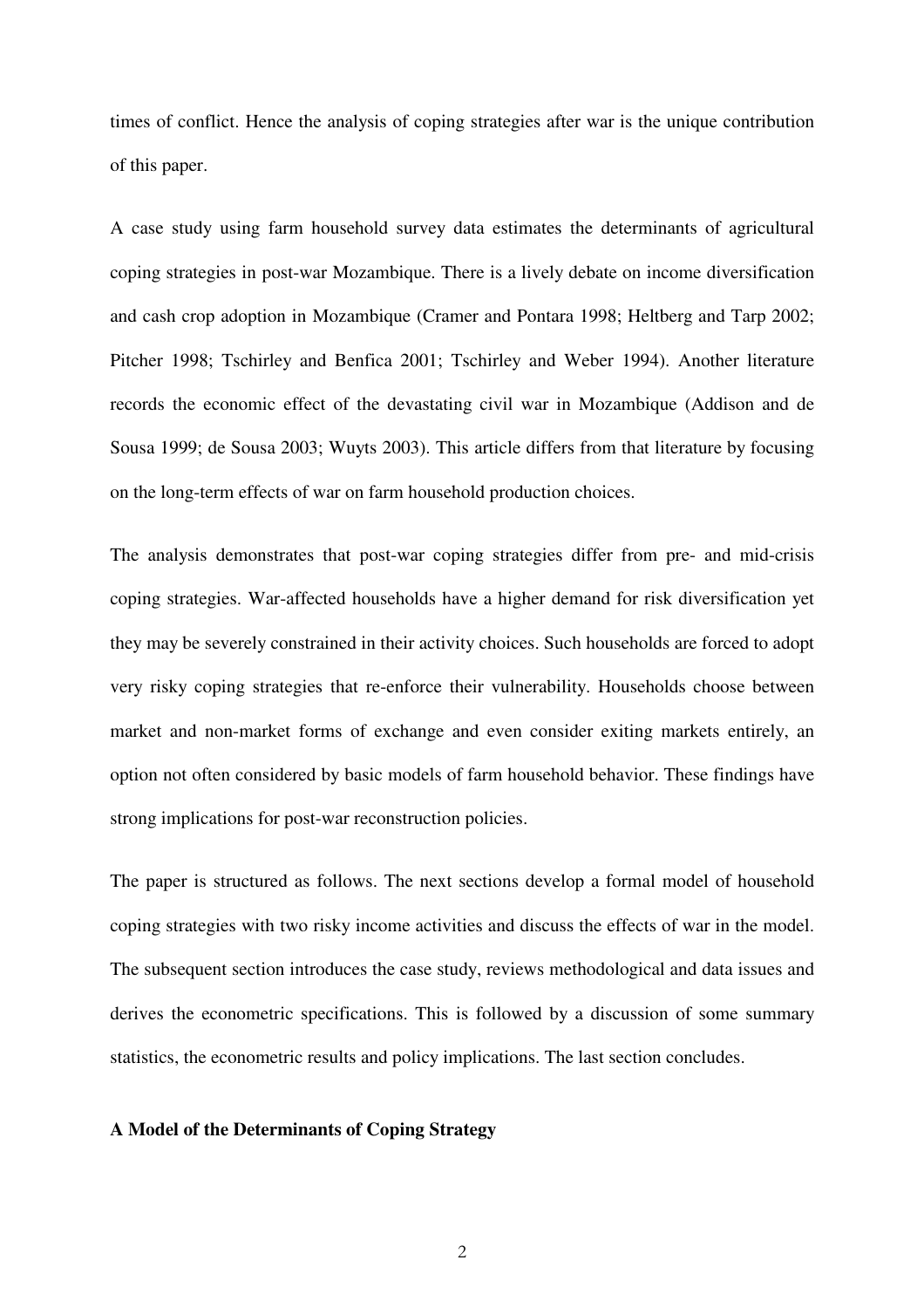coping strategies refer to the household labor allocation between different income generating tasks. The main activity distinctions are between on- and off-farm (or agricultural and nonagricultural) activities and between subsistence and market activities.

This section develops a simple model of the choice between two coping strategies. Activity or<br>
coping strategies refer to the bousehold labor allocation between different income generating<br>
tasks. The main activity distin Consider a farm household with two production activities  $i = 1$  or 2. (The model can be generalized to more than two activities.) Assume that land is abundant so that there are no credit or labor markets: the total labor supply equals household labor supply L. Asset endowments of households are given in each period and are normalized at 1. The main risk in household production derives from V, the variance of portfolio revenue net of costs:

$$
V = s_1^2 - 2q(s_1^2 + s_{12}) + q^2(s_1^2 + s_2^2 - 2s_{12})
$$
  
\n
$$
s_{12} = \rho_{12}s_1s_2
$$
\n(1)

where q is the share of labor dedicated to activity 1,  $s_i$  is the standard deviation of the return of the i<sup>th</sup> activity (for i = 1 or 2),  $s_{12}$  is the covariance of returns between the two activities 1 and 2, and  $\rho_{12}$  is the correlation coefficient of the returns from both activities. This yields:

$$
\frac{\partial V}{\partial q} = -2s_1^2 + 2qs_1^2 + 2qs_2^2 + 2s_{12} - 4qs_{12}
$$
  
\n
$$
\frac{\partial V}{\partial q} = -2s_1^2 < 0 \qquad \text{(for } \rho = 0 \text{ and } q = 0\text{)}
$$
  
\n
$$
\frac{\partial V}{\partial q} = 2s_2^2 > 0 \qquad \text{(for } \rho = 0 \text{ and } q = 1\text{)}
$$
  
\n
$$
\frac{\partial^2 V}{\partial q^2} = 2s_1^2 + 2s_2^2 - 4s_{12}
$$
  
\n
$$
\frac{\partial^2 V}{\partial q^2} > 0 \qquad \text{(for } \rho = 0\text{)}
$$
  
\n
$$
q_{\text{Vmin}} = s_1^2 / (s_1^2 + s_2^2) \quad \text{(for } \rho = 0\text{)}
$$

where q<sub>Vmin</sub> denotes the share of labor allocated to the second activity such that total portfolio risk is minimized. Total farm production X is defined as:

$$
X = X_1(L_1) + X_2(L_2)
$$
 (2)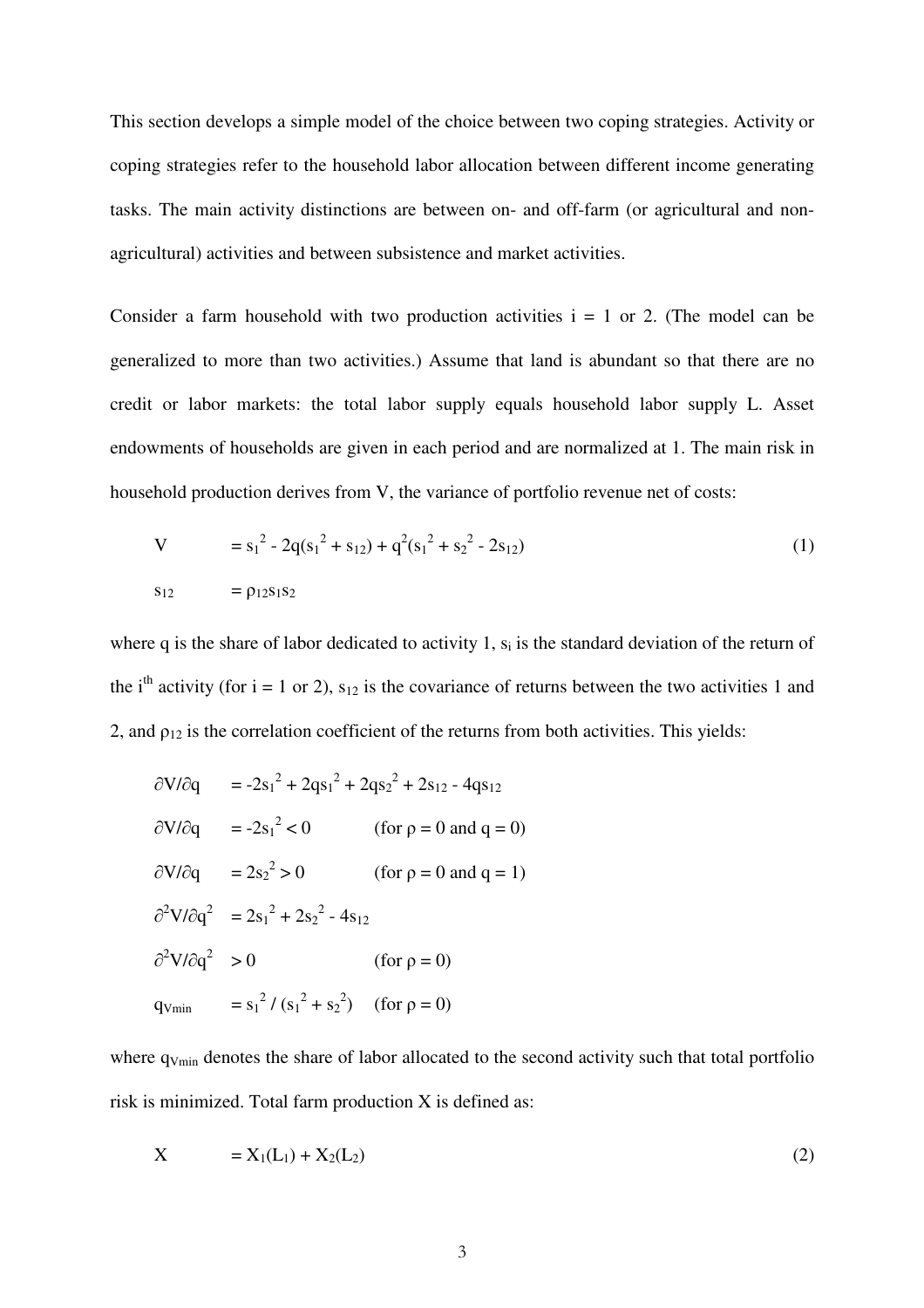$$
= a_1q_1 + a_2q_2
$$
  
\n
$$
L \leq L_1 + L_2
$$
\n(3)

where  $a_i$  is the activity-specific constant returns to scale (CRS) production technology. Total farm revenue net of variable, non-labor inputs R is given by:

$$
R = R_1 + R_2
$$
  
=  $p_1X_1 + p_2X_2$  (4)

where  $p_i$  are farm-gate output prices. Farm-gate prices are net of transaction costs  $t_i$  so that:

$$
p_i = p_i^* - t_i \tag{5}
$$

where  $p_i^*$  are given wholesale market prices. Transaction costs for each commodity are determined by given household characteristics and market imperfections. This implies that commodity prices and commodity market failure are household-specific.

At the beginning of the agricultural year, a household allocates its labor supply L between activities for given expected revenues, preferences, endowments and local climatic conditions:

$$
E(R) = E(p_1)E(X_1) + E(p_2)E(X_2)
$$
  
= E(p\_1)a\_1(1-q) + E(p\_2)a\_2q  
= E(p\_1)a\_1 - qE(p\_1)a\_1 + qE(p\_2)a\_2  
  

$$
q = q_2
$$
  
= L<sub>2</sub> / L (7)

and where E(.) denotes the expectations operator.

The subjective wage W for household labor is defined as the amount of output a household would require as compensation for a given unit of leisure foregone. This is captured here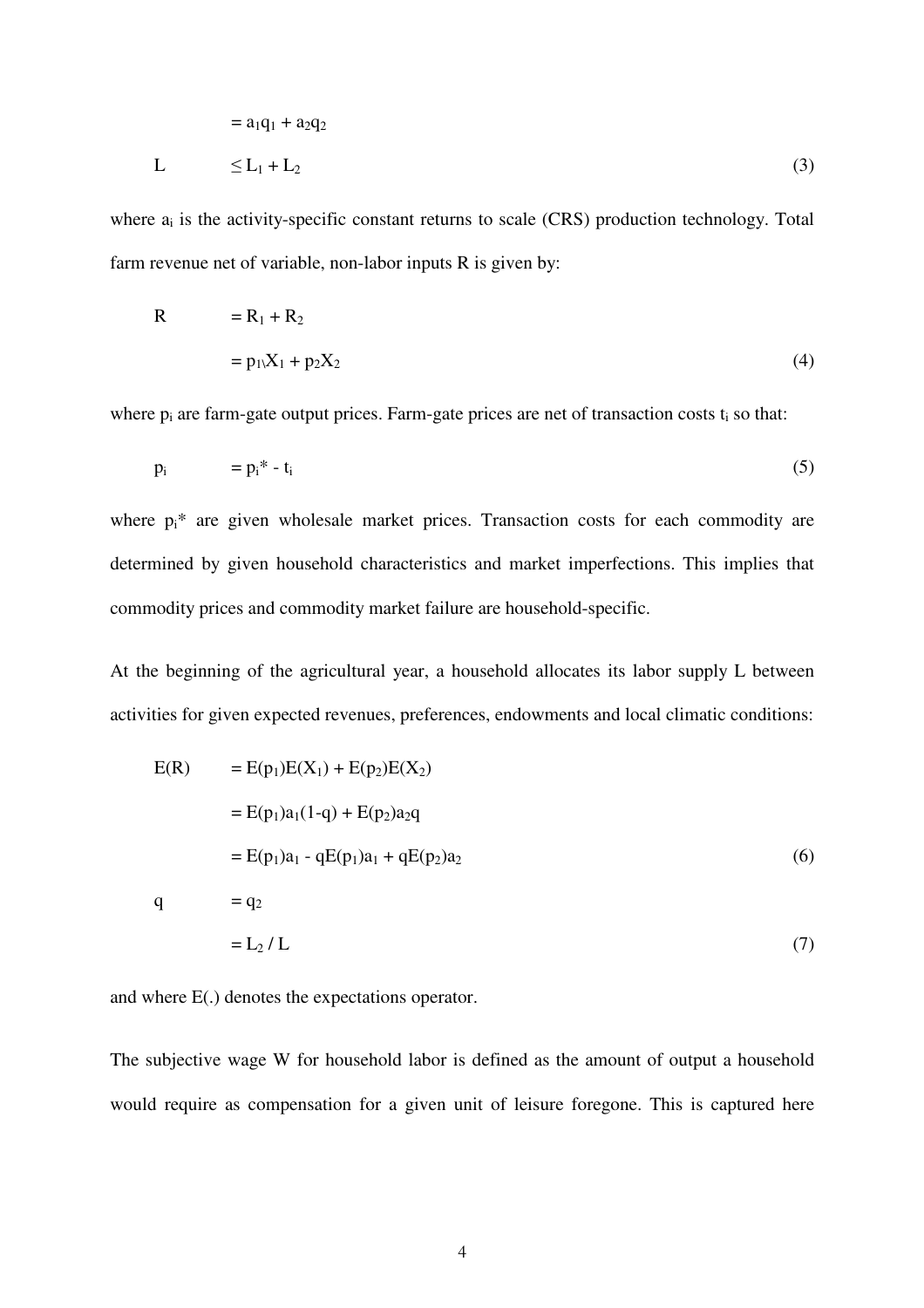through the subjective wage rate w such that total subjective equilibrium labor costs per household are:

$$
W = wL
$$
  

$$
= wL_1 + wL_2
$$
 (8)

These wage costs are affected by the specific household characteristics, which define the dependency ratio and thus the leisure-work trade-off. Total household profits  $\Pi$  are defined as revenue net of subjective labor costs:

$$
\Pi = \mathbf{R} \cdot \mathbf{W} \tag{9}
$$

so that expected profits are:

$$
E(\Pi) = E(R) - W \tag{10}
$$

The rate of return  $\pi$  of the activity portfolio is then given by:

$$
π = \Pi/R
$$
  
= 1 - (W / R)  

$$
∂π/∂R > 0 \text{ and } ∂2π/∂R2 < 0
$$
 (11)

The expected rate of return is thus given by:

$$
E(\pi) = 1 - (W / E(R)) \tag{12}
$$

The farm household utility function U contains two elements: one representing expected portfolio profits and one representing the expected portfolio risk:

$$
U = U(\Pi, V)
$$
  
\n
$$
\partial U/\partial \Pi > 0, \ \partial^2 U/\partial \Pi^2 < 0, \ \partial U/\partial V < 0 \text{ and } \ \partial^2 U/\partial V^2 > 0
$$
\n(13)

Households maximize utility with respect to the labor allocation subject to the labor constraint: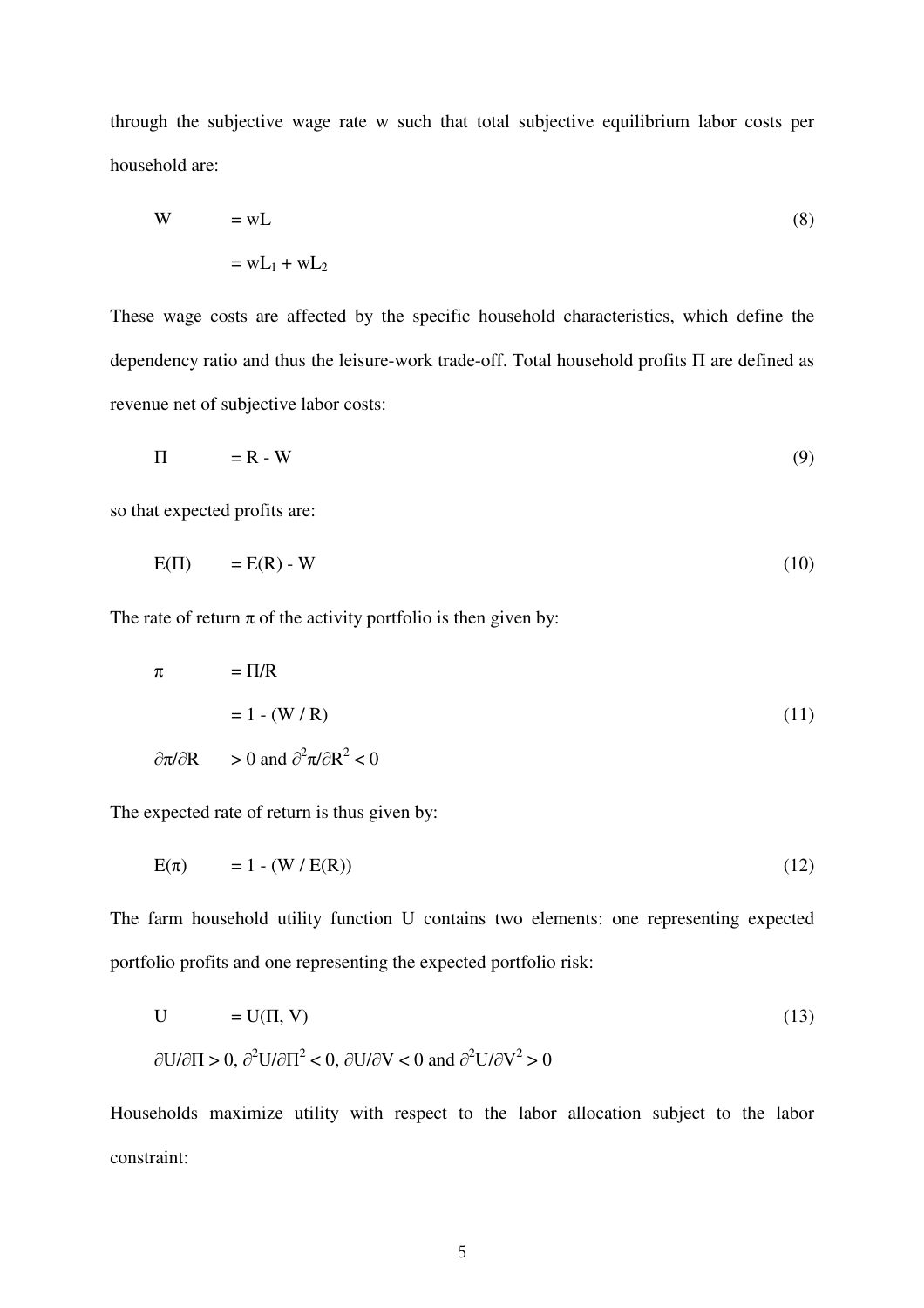$$
\max \mathbf{U} = \mathbf{U}(\Pi, \mathbf{V})
$$
  
w.r.t. q  
s.t. 
$$
0 \le \mathbf{q} \le 1
$$
 (14)

Assuming  $\rho = 0$  and additive utility, this is solved as follows:

$$
U = R - W - V
$$
  
\n
$$
= p_1 a_1 - qp_1 a_1 + qp_2 a_2 - W - s_1^2 + 2qs_1^2 - q^2 s_1^2 - q^2 s_2^2
$$
  
\n
$$
\frac{\partial U}{\partial q} = -p_1 a_1 + p_2 a_2 + 2s_1^2 - 2qs_1^2 - 2qs_2^2 = 0
$$
  
\n
$$
\frac{\partial^2 U}{\partial q^2} = -2s_1^2 - 2qs_2^2 < 0
$$
\n(15)

so that this utility function, with a negative sign of the risk aversion parameter U''/U', implies risk aversion. Rearranging the first order condition yields:

q = - (p<sub>1</sub>a<sub>1</sub> - p<sub>2</sub>a<sub>2</sub> - 2s<sub>1</sub><sup>2</sup>) / 2(s<sub>2</sub><sup>2</sup> - s<sub>1</sub><sup>2</sup>)   
\n
$$
\ge 0
$$
   
\n $\le 1$  (16)

The numerator of equation 16 is negative and the denominator is positive such that:

$$
\partial q/\partial p_1 < 0
$$
,  $\partial q/\partial p_2 > 0$ ,  $\partial q/\partial a_1 < 0$ ,  $\partial q/\partial a_2 > 0$ ,  
 $\partial q/\partial s_1 > 0$ ,  $\partial q/\partial s_2 < 0$ ,  $\partial q/\partial t_1 > 0$  and  $\partial q/\partial t_2 < 0$ 

Assuming additive utility is non-trivial as a multiplicative functional form would result in a different specification of q:

$$
U = \Pi / V
$$
 (17)  
\n
$$
\partial U / \partial q = (\partial \Pi / \partial q V - \Pi \partial V / \partial q) / V^2 = 0
$$

where the first order condition also includes a term for profits and thus for the subjective wage. This implies that for farm household production in the absence of labor markets and with no riskless activity to engage in, household preferences affect the optimal allocation of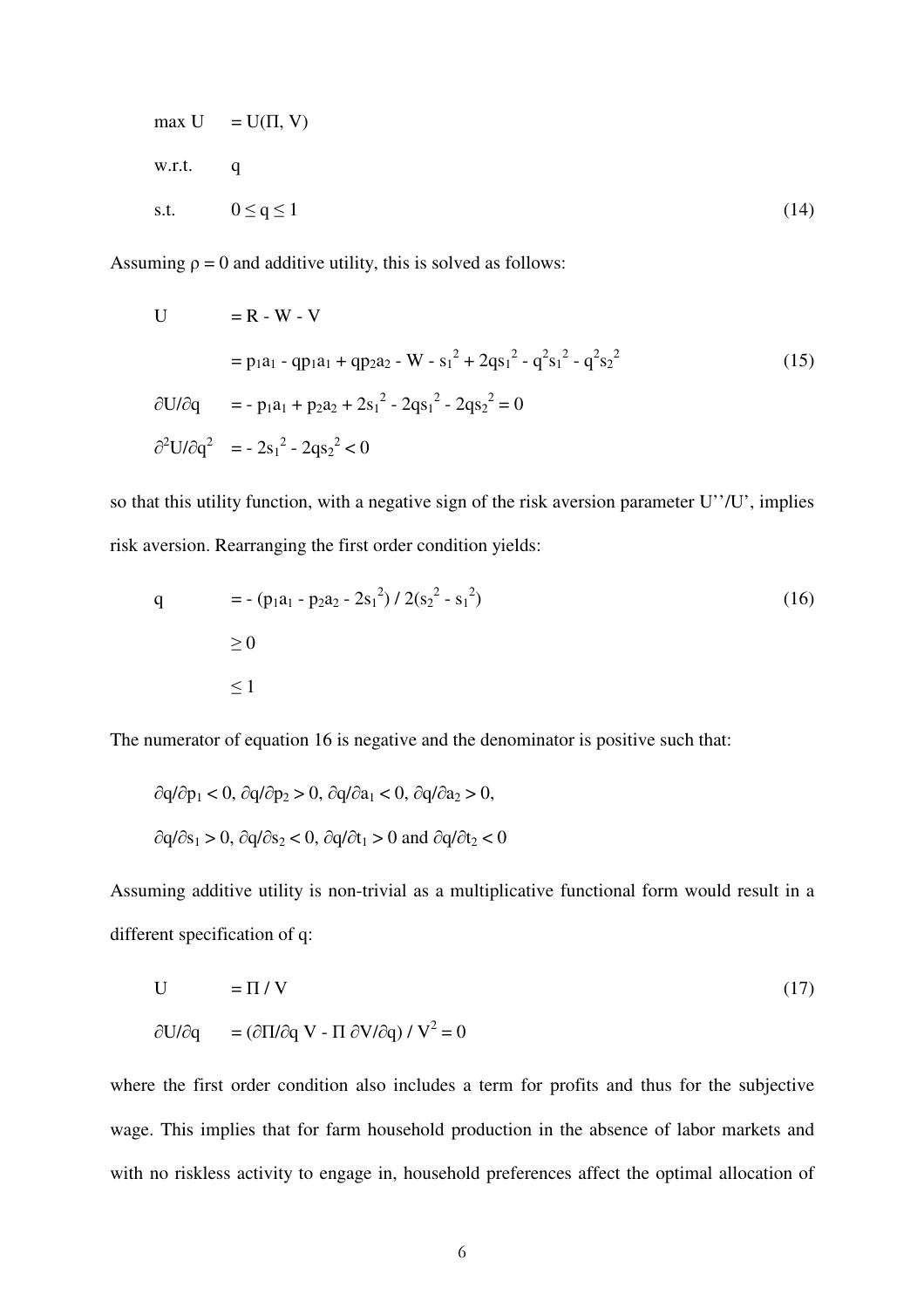resources between risky activities through both the profit and the utility functions. This result does not hold for households facing perfect markets and a riskless investment opportunity. This model differs from standard models of farm production under uncertainty by emphasizing the absence of labor and output markets, the existence of a survival constraint, and the role of the subjective valuation of labor.

Figure 1 summarizes the model where quadrant I plots the profit function (equation 12), quadrant III plots the production function (equation 6), quadrant IV plots the risk function (equation 1) and quadrant II plots the utility function (equation 13) in risk-return space. Quadrant II also summarizes the trade-off between risk and return in the activity portfolio. Households prefer higher expected returns and lower portfolio risk so that  $U_3 > U_2 > U_1$ . At point a,  $q = 1$  and the household specializes in activity 2. At point d,  $q = 0$  and the household specializes in activity 1. At point c, the portfolio has the lowest possible risk  $V_{min}$  and q = qVmin. Curve abc represents the efficient portfolio frontier.

Equilibrium is obtained at point b where abcd is tangential to the highest possible utility curve  $U_2$ . The equilibrium level of q is q\* which is larger than  $q_{V_{min}}$  (figure 1). The household will thus decide at the beginning of the agricultural season to allocate q\* of its labor to activity 2 and 1 - q\* to activity 1. The expected shares of revenue from activities 2 and 1 are therefore q\* and 1 - q\*, respectively. Given the prevalent uncertainty, these labor allocation and expected revenue shares are only approximate indicators of the actual output shares per activity at the end of the period. Note that more risk averse households would choose a labor allocation closer to qVmin.

#### **War and Coping Strategies**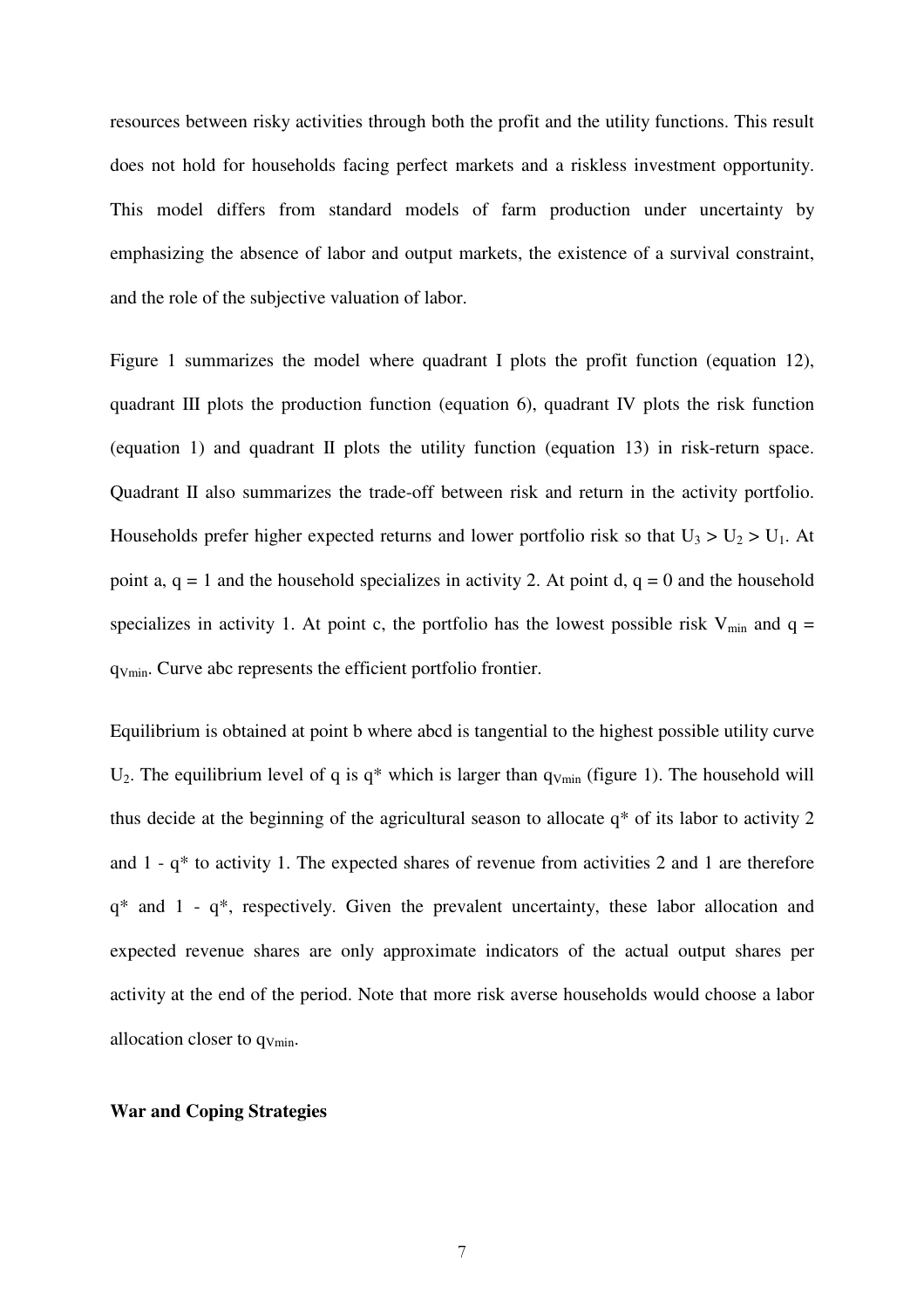This section outlines the effects of war on the basic model of activity choices. The nature and the determinants of coping strategies during and after conflict will be discussed.

War has three effects on the risk-risk relationship of the basic model (equation 1). First, the increase in overall risk due to war will shift the whole curve right  $(\partial V/\partial s_i > 0)$  with the war legacy ensuring that the post-war outcome will still be to the right of the pre-war case. Second, the relative changes in risks (say  $\Delta s_1^2/\Delta s_2^2 < 1$ ) will shift the lower section of the curve even further to the right  $(\partial V/\partial s_2 = 2q^2 s_2)$ . With a large q, an increasing s<sub>2</sub> leads to a further increase in V. This effect is reduced in the post-war period. Third, the increase in the correlation coefficient flattens the slope near  $q_{Vmin}$  ( $\partial(\partial V/\partial q)/\partial s_{12} = 2-4q$ ) thus reducing the scope for risk reduction through portfolio diversification. In the post-war period, there is still a higher correlation coefficient though its scale may be lower than during the war. The net effect of the changes is that, during war, the curve abcd shifts down and to the right to an area of unambiguously lower utility for the household. In the post-war period, the curve will shift partially back towards the peace-time position (2).

War will change the profit function (equation 9) by affecting revenue and the equilibrium value of the subjective wage, in particular via enforced life-cycle effects in the household. This is most likely to occur through conflict-related morbidity and mortality in the household, especially in households near the survival threshold. If disaster is imminent, then W will be low and the risk of production and correlation coefficient of returns are likely to be very high, thus reducing the potential gain from diversification. In the post-war period, households may remain in such high risk, near starvation equilibrium, depending how quickly the value of subjective wages can rise under peace conditions. Given strong war effects, many households may exist in the post-war poverty trap in the bottom right corner of quadrant IV in figure 2.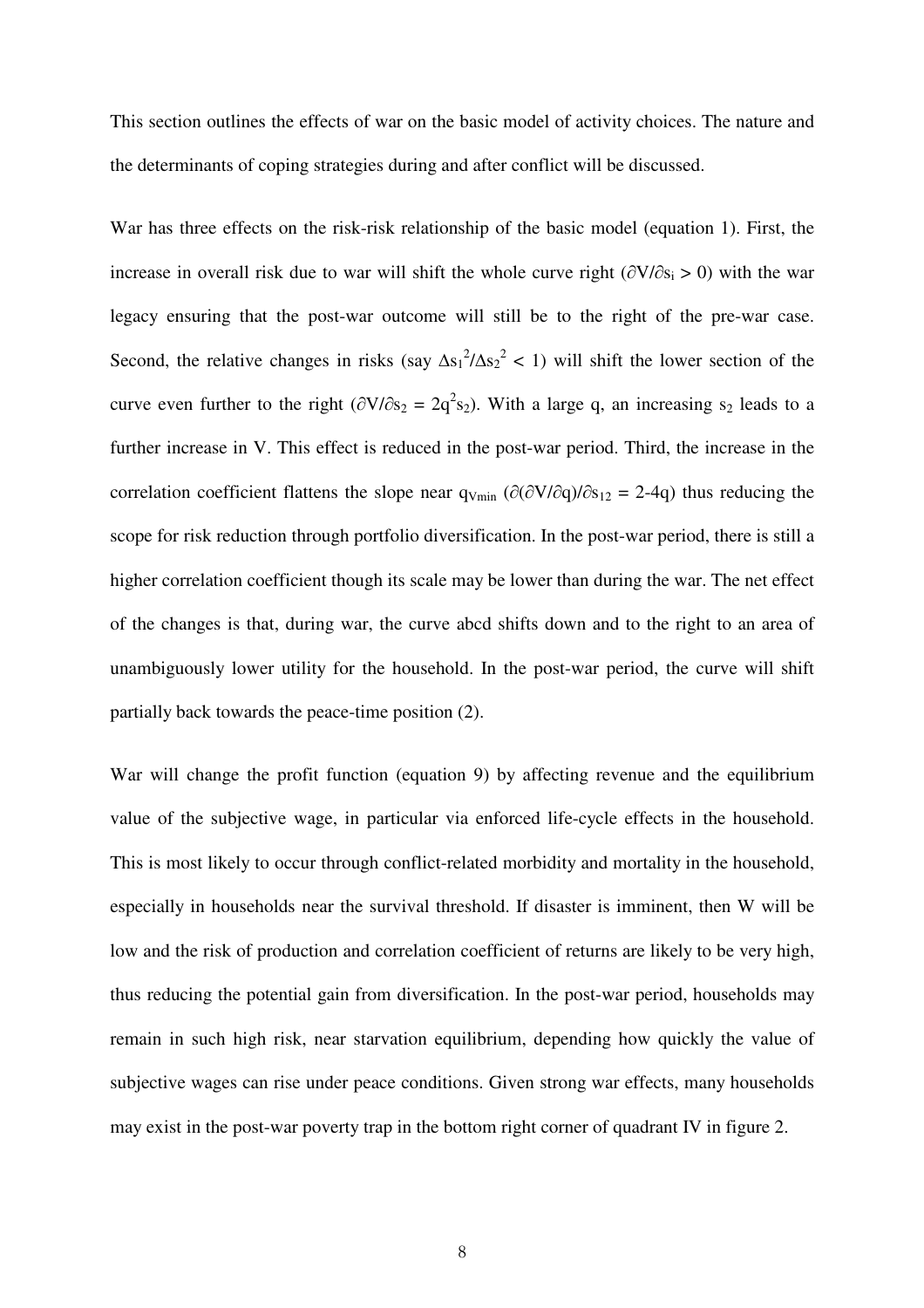This model can therefore resolve the apparent paradox noted in the safety-first literature where destitute households engage in very risky behavior even though they are least able to withstand the risks inherent in such a portfolio. It does so by valuing the trade-off between leisure and labor in regard to the survival constraint through the term W, which captures the household consumption requirements.

Household assets and social capital affect the technical efficiency of production and hence a<sub>i</sub>. With land abundance and damaged credit markets, assets fulfill a key role as both productive inputs and as a self-insurance mechanism in a risky environment. At the same time, assets are key targets of soldiers and looters. Asset characteristics thus make some activities more vulnerable to war than others. For example, cattle herding may be a productive and a riskmitigating activity in peace-times. Nevertheless, cattle herding becomes unfeasible in a longlasting war of destabilization and may not be worthwhile (due to an expected resumption of hostilities) or possible (due to the collapse of cattle markets and extension services) in a high risk, poor post-war environment. Households depend on their land and their social capital for production and social exchange. The portfolio of endowments therefore affects the portfolio of activities undertaken.

The model implies that war-affected households facing substantial market constraints smooth consumption by smoothing income. This result does not obtain in the standard farm household model. Households affected by war hence behave differently from households in peace-time economies. Rural post-war reconstruction policies must support these income smoothing activities while helping to re-establish markets to allow once again consumption smoothing.

War also affects production technologies and relative prices so that both  $a_i$  and  $p_i$  in equations 2 and 4 can be expected to fall. In the case of food crops  $(i=1)$  versus cash crops  $(i=2)$ , it is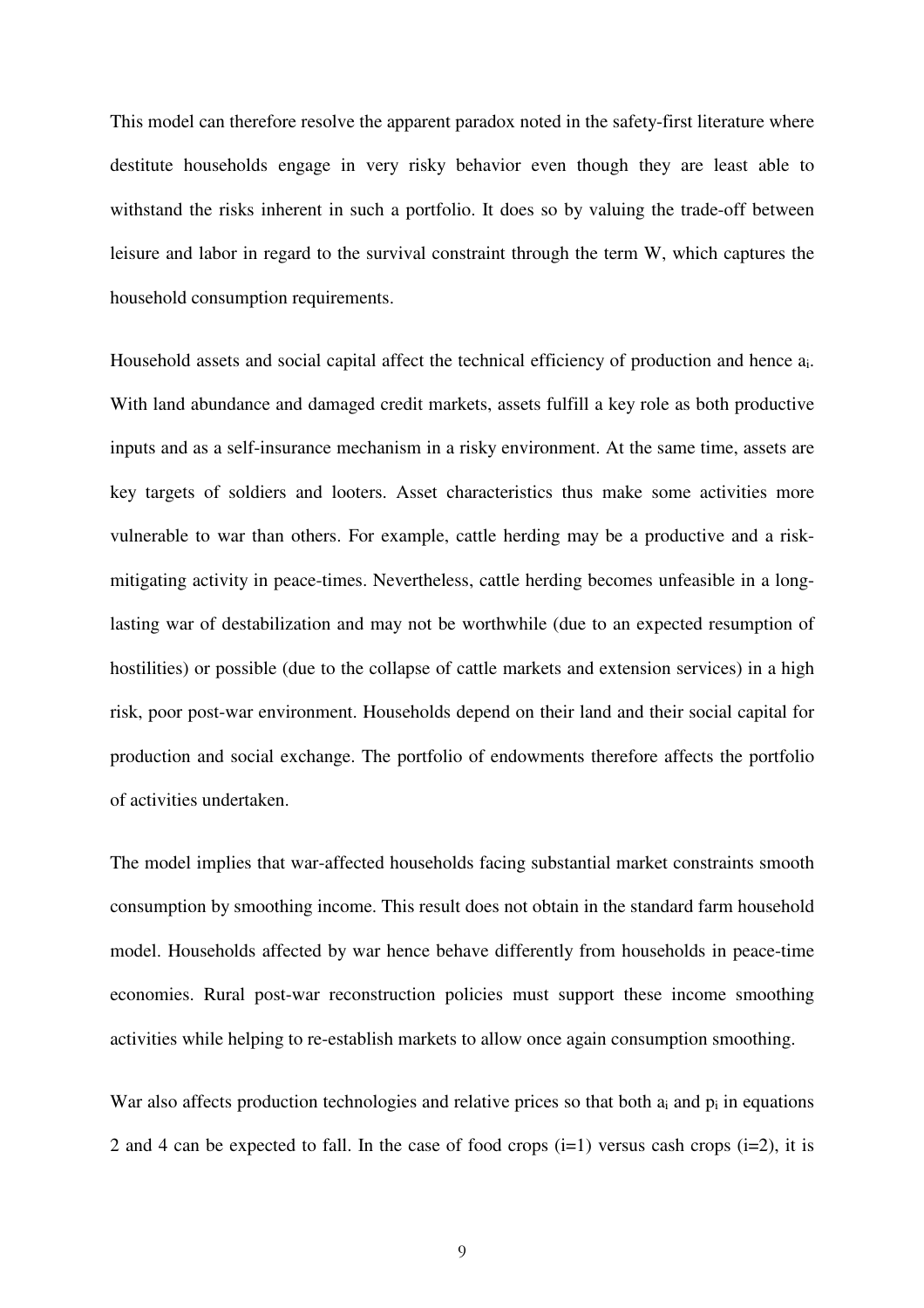also likely that  $\Delta a_1/\Delta a_2 < 1$  and  $\Delta p_1/\Delta p_2 < 1$ , as war increases the transaction costs for cash crops relatively more than for food crops and as cash crops have a given world price. In addition, war is likely to enforce the extended use of traditional cropping patterns, seeds and techniques. To the extent that these techniques are more divisible than modern agronomic practices (irrigation being an extreme example of an indivisible modern technique), households adopt a larger number of individual activities within each activity class during the war while reducing the dependence on cash crops. Such traditional techniques include the number of traditional food crops, dividing the cultivated area per household into more but smaller plots and pursuing intensive-intensive off-farm activities.

In terms of figure 2, a proportionate reduction of the parameters  $p_i$  and  $a_i$  will shift the  $E(R)$ curve to the right in quadrant III. A disproportionately large reduction of the  $p_2$  and  $a_2$ parameters will also reduce the slope of the curve. These war-induced changes in the technology and price variables may only be reversed partially in the post-war period.

Household activity diversification is also encouraged by institutional and market imperfections, which are worsened by war. Such imperfections affect the degree of technology embedded in production  $(a_i)$  and the farm-gate prices  $(p_i)$  net of transaction costs  $(t_i)$ . The total labor availability (L) is also shaped by market imperfections, especially through increased search, information and supervision costs in land abundant areas which lead to reduced supply of and demand for labor and hence to the breakdown of wage labor markets. Consequently, the variables L, w and W in equation 8 are shaped by the effects of war on institutions.

Household social capital is a key determinant of the profitability of low-return, off-farm activities, including social exchange and NGO donations. Households with higher social capital (for example households who hold a position of traditional authority in their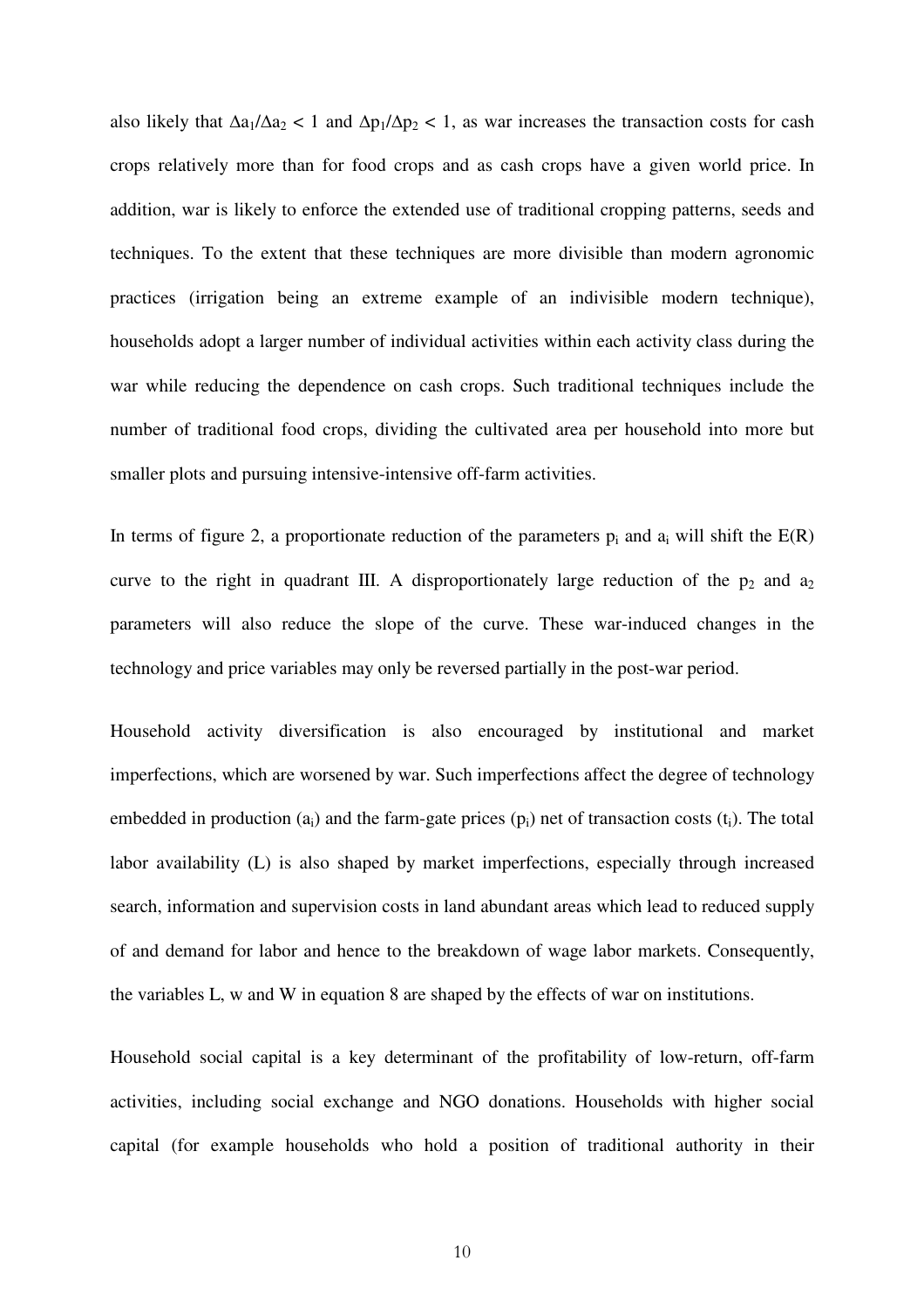community) are thus much more likely to command larger labor resources L, have lower transaction costs  $t_i$  and achieve higher net prices for off-farm activities  $p_2$ .

Formal and even informal credit markets may cease to exist during war. This is due to the high cost of information gathering, the reduced ability to enforce contracts while state authority is so severely threatened and the high degree of risk covariance which increases the undiversifiable portfolio risk for lenders. Credit-constrained households are thus likely to increase their share of informal, social, non-market activities to substitute for war-affected credit markets.

Given the reduced number of feasible choices under war conditions, there is an externality effect of household market withdrawal. At the margin, one more household reducing its market participation will prevent all other households from joining a market. This effect is particularly pronounced if households' transaction costs are uniformly affected by the war, creating a high covariance of risks, and covariant household activity choices. This is a further reason for market breakdown in war conditions.

Volatile markets increase the incentives for households to engage in subsistence activities. "Village enclaves" (Dasgupta 1993: 235) are more pronounced in a post-war environment and location will be a strong determinant of household behavior. These effects may create villagelevel poverty traps, from which no individual household can endogenously free itself.

## **The Case of Mozambique**

Rural Mozambique provides a suitable case study for war-affected coping strategies as it experienced a devastating civil war until 1992. For example, the number of cattle in Mozambique declined from over 1.3 million in 1982 to 0.25 million in 1992 (Ministério da Agricultura 1994). Farm productivity in the post-war period continued to remain well below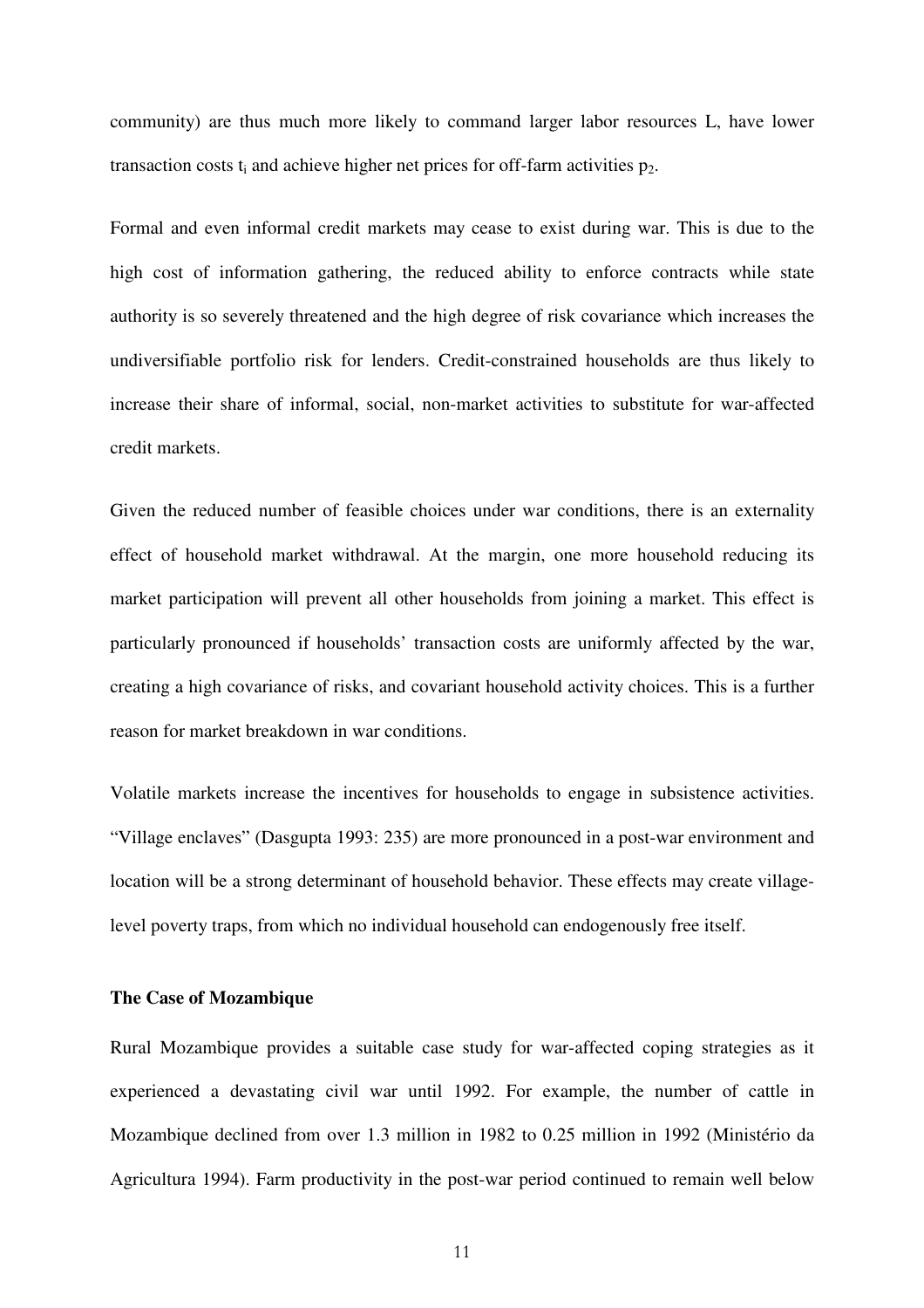regional averages (Tschirley and Weber 1994) while per capita food production only reached 90 percent of its pre-war level by 1996 (World Bank 2002). In 1995, gross domestic product per capita was only 146 US dollars (World Bank 2002) and in the Human Development Index Mozambique ranked among the ten least developed countries in the world (UNDP 1999).

The north of Mozambique is often considered the "green belt" of the country. However, postwar agricultural production was hampered by poor transport networks and the absence of irrigation infrastructure and of mechanized agricultural production. There were few agricultural or non-agricultural employment opportunities and no migrant workers and no formal credit markets.

The farm household survey used for this analysis includes 371 randomly selected households in 16 villages (the primary sampling units, PSU) in three districts in Nampula and Cabo Delgado provinces in northern Mozambique (MAP/MSU Research Team 1996). The findings of the survey are broadly representative of the more accessible parts of northern Mozambique. The sample was stratified according to households' cotton growing status. The survey data, here denoted FSP, was collected by the Food Security Project at the Ministry of Agriculture, Maputo, from June 1994 to January 1996. All variables below will refer to the year 1995 unless stated otherwise. The variables are summarized in figure 2. The FSP survey is one of the most carefully designed, collected, and cleaned rural household surveys from the early post-war period in Mozambique. The evidence provided by the FSP survey is complemented by qualitative data collected during two visits to northern Mozambique in 1995 and 1999.

## **Specification Issues**

Equation 16 defines the functional form for q as:

q = 
$$
-(p_1a_1 - p_2a_2 - 2s_1^2) / 2(s_2^2 - s_1^2)
$$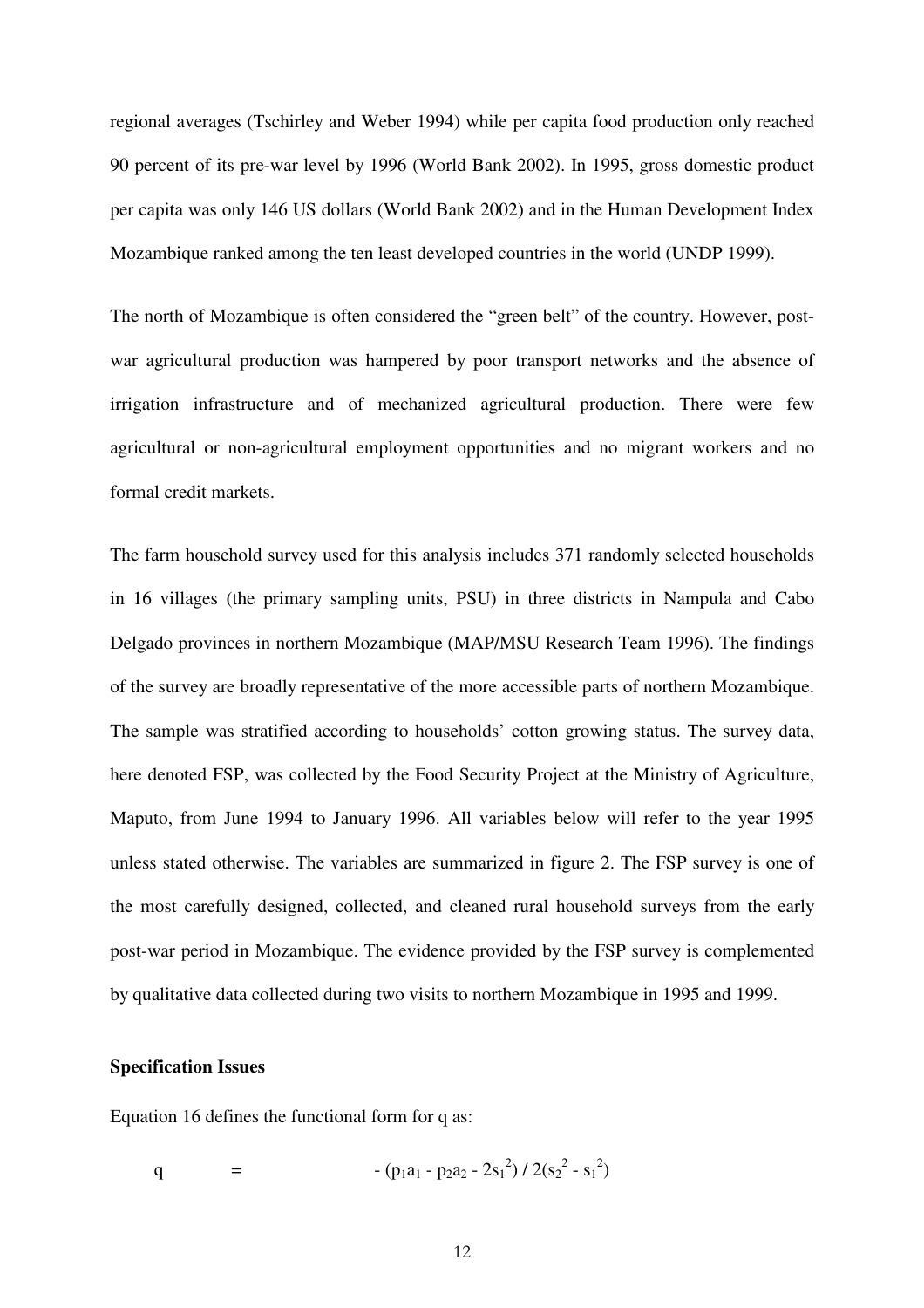where q must lie in the interval 0 to 1. The equilibrium determinants of q are closely related to the independent parameters  $p_i$ ,  $a_i$  and  $s_i^2$ . Depending on the functional form of the utility function, q also depends on  $\rho_{ij}$  and W. This implies that subjective wages and household endowments matter for activity choices. Furthermore, war requires controlling for the subjective valuation of leisure and household- and village-level transaction costs (equation 5).

Taking q as an indicator of activity choices and replacing the model parameters  $p_i$ ,  $a_i$ ,  $s_i^2$ ,  $\rho_{ij}$ , and W with corresponding household survey indicators thus yields the reduced-form equation:

$$
q_i = \alpha_0 + \alpha_1 L_i + \alpha_2 F_i + \alpha_3 K_i + \alpha_4 V + e_i \qquad (18)
$$

where  $\mathbf{L}_i$ ,  $\mathbf{F}_i$ ,  $\mathbf{K}_i$ , and  $\mathbf{V}$  are vectors representing household, land, asset endowments and village-level characteristics, respectively, and where  $e_i$  is an error term which is not correlated with the exogenous variables thus yielding unbiased and consistent estimates for the vectors of coefficients  $\alpha_h$  for households i = 1... N and groups of coefficients  $\alpha_h$  for h = 0...4.

Equation 18 is not restricted to a specific functional form and may thus be guided by theoretical considerations, practical experience and statistical tests. A priori considerations and experience suggest mainly linear, log-linear and quadratic forms for the independent vectors  $\mathbf{L}_i$ ,  $\mathbf{F}_i$ ,  $\mathbf{K}_i$ , and **V**. This specification thus corresponds closely to those used in the literature on household income diversification (Reardon, Delgado and Matlon 1992).

Some of the decisions, for example to participate in markets or to adopt cotton, are discrete choices which cannot be modeled with the linear approach. Instead, assume that a household participates in a market if it considers it to be a profitable move such that:

$$
q_i = 1 \text{ if } \pi_i > 0 \tag{19}
$$

$$
q_i = 0
$$
 otherwise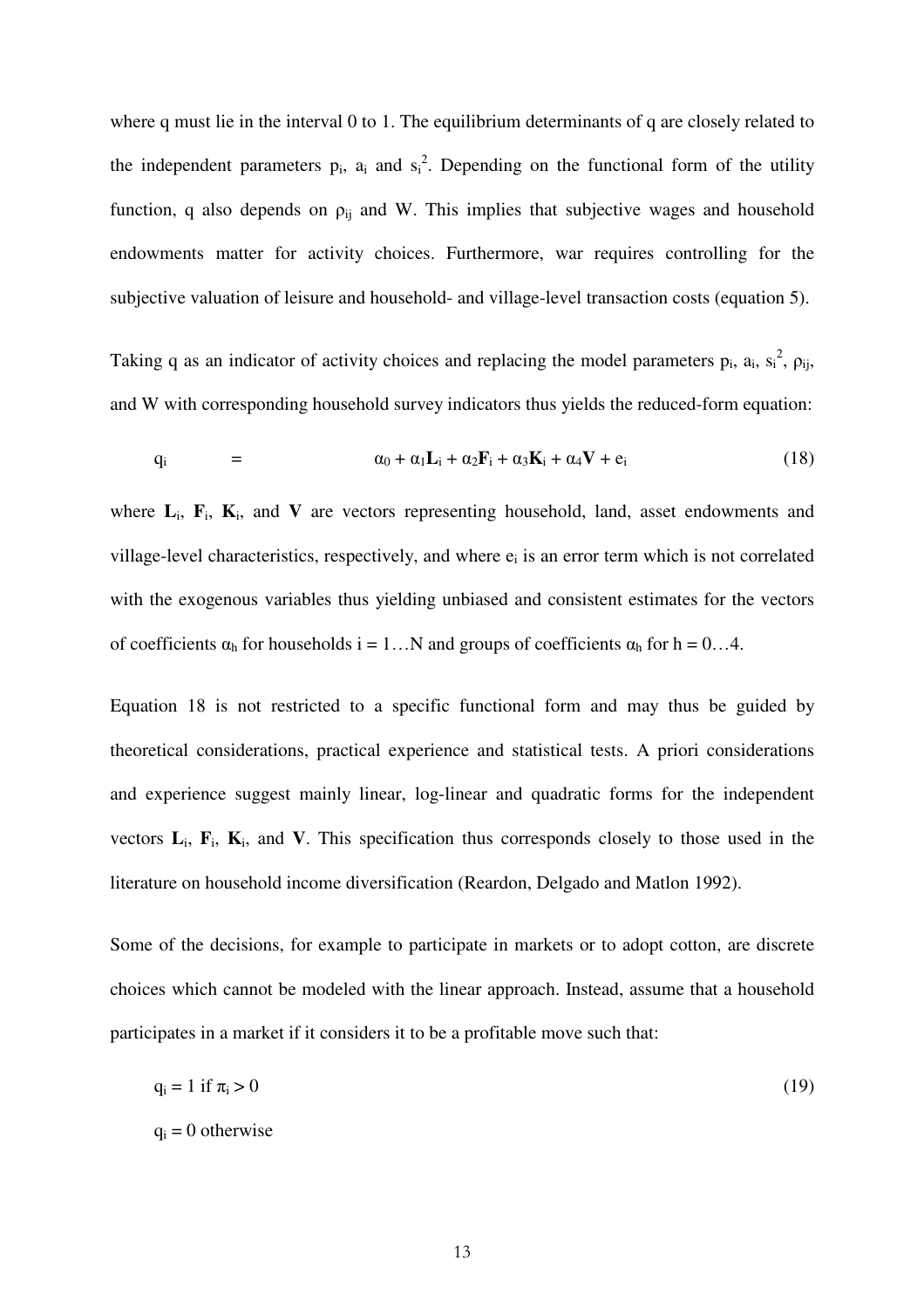where  $\pi_i$  is the expected rate of profitability of market participation for household i = 1...N. Furthermore, assume that the profitability of the activity is determined by a model akin to that of equation 18. The binary model to be estimated is then:

$$
\text{Prob } (\mathbf{q}_i = 1) =
$$
\n
$$
\mathbf{F} (\alpha_0 + \alpha_1 \mathbf{L}_i + \alpha_2 \mathbf{F}_i + \alpha_3 \mathbf{K}_i + \alpha_4 \mathbf{V})
$$
\n(20)

where F is a cumulative probability function closely related to equation 18. This model can be estimated by logit or probit, if the error term follows a logistic or normal distribution, respectively. Such a model thus estimates the probability that a household undertakes a certain activity given the household's endowments, preferences and the prevailing prices. Following Cramer and Ridder (1991), a binary (not a multiple-category) variable was adopted for this analysis to capture the essential difference between no market participation on the one hand and some form of market participation on the other hand.

One interpretation of q in equation 18 is as the share of net household income from agricultural activities (SHAREON). The share of subsistence (i.e. non-market) income is denoted 1 - q (SHARESUB) and the share of market income q. The categorical variable STATUS3 identifies households which have some degree of crop market participation, defined by the value of crops sold in the market. Other variables break output market participation down into sub-groups such as "selling food crops only", "selling cash crops only" and "selling food and cash crops" (STATUS2), where cash crops are defined as inedible crops. The categorical variable COTTON measures whether households plant any cotton at all, which implies  $q > 0$  in the model above.

One non-monetary and non-market indicator of household diversification is PLOTFRAG, which measures the degree of spatial diversification of farm households or farm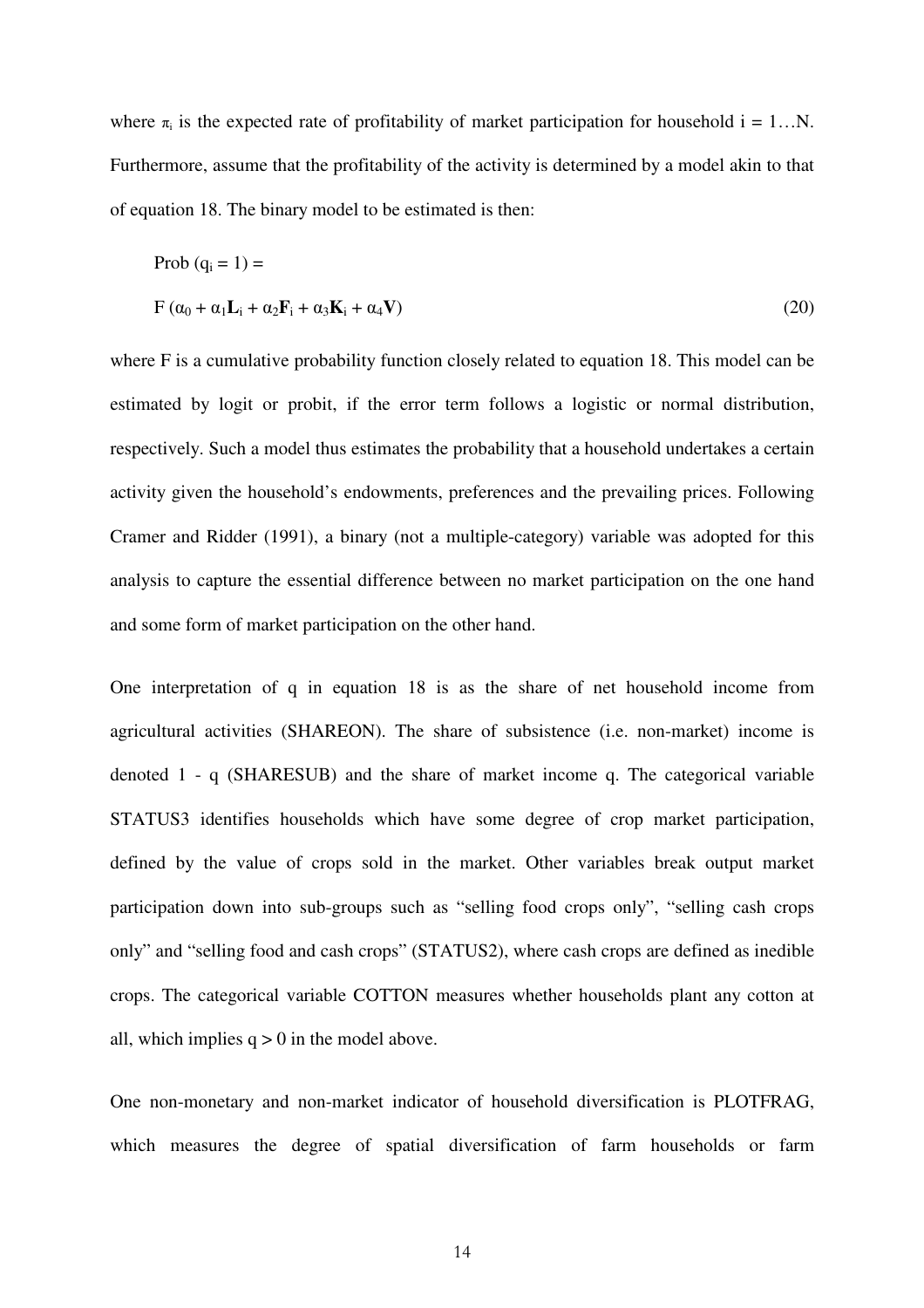fragmentation. Formally, PLOTFRAG is defined as the natural log of the weighted Herfindahl-Hirschman Index (HHI) of plot diversification:

HHI = 
$$
1 / (\sum q_i^2)
$$
, i = 1...N (21)

where  $q_i$  is the share of plot i's area of the total cultivated area per household and N is the total number of plots farmed per household. The HHI is weighted by the area cultivated per household to allow comparisons across households irrespective of farm size. PLOTFRAG is almost normally distributed.

Another measure of non-market diversification is the degree of social exchange (EXCHANGE). This is defined as the natural log of the sum of the absolute value of remittances and social exchange both given and received between January and September 1995 (the data for the remaining three months of 1995 is incomplete). EXCHANGE measures the sum of the absolute values as the actual flows given and received may cancel out, which would underestimate the degree of social exchange.

## **Results and Discussion**

#### *Summary Statistics*

Households are very dependent on subsistence food crop activities for their income, with cash crops contributing only a small share to total income but three quarters of all crop marketing income (table 2). Entrepreneurial, wage and social income account for even smaller shares of household income. The high shares of on-farm income (SHAREON) and non-market income (SHARESUB) of total income suggest that households in northern Mozambique in 1995 were still practicing many of their war-time subsistence coping strategies.

Table 3 compares these findings to those from 28 other farm surveys from Sub-Saharan African countries, which report lower on-farm and higher off-farm income shares.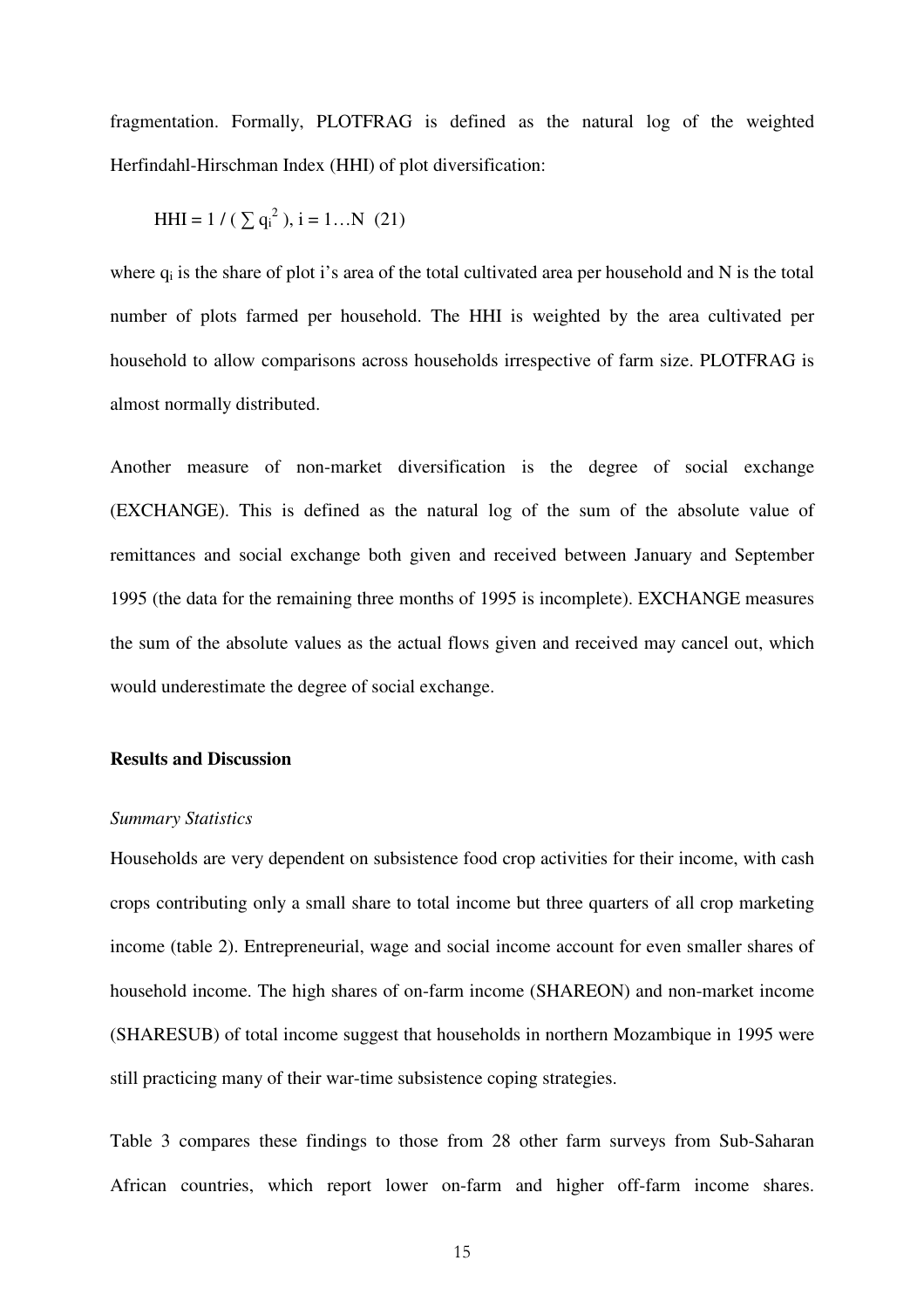Interestingly, the share of social income is also higher in the other surveys, suggesting that war may also reduce a household's capacity to generate social income. Other authors report household income shares from off-farm activities in African countries of between 30% and 50% occasionally reaching 90% (Ellis 1998; Reardon 1997; von Braun and Pandya-Lorch 1991). It is thus apparent that the share of off-farm income in the post-war FSP survey is particularly low.

Household output market participation decisions were very flexible in post-war northern Mozambique (table 4). The FSP survey recorded crop sales for the two agricultural years ending 1994 and 1995. 43% of all households did not change their market participation status between 1994 and 1996, 20% of all households either added another type of crop or specialized in cash crops and 38% reduced the number of types of crops sold or even resumed a pure subsistence status. In fact, the total share of households marketing some cash crops dropped from 63% to 54% while the share of pure subsistence households increased from 13% to 21% in one year. These figures show that households adjust their market participation in the face of a variety of changing constraints from year to year and that households differentiate their market participation decisions between food crop and cash crop markets.

## *Degree of On-Farm Activities*

The SHAREON regression (table 5a) is highly significant and has a good fit with an  $R^2$  value of 0.59. The positive coefficient of ANIMAL suggests that having more livestock helps to increase agricultural income activities. This may be related to the synergies derived from livestock ownership (especially in the post-war absence of commercial farm inputs like fertilizers) and to the war-induced absence of credit markets for off-farm activities, which implies that livestock plays no role as a collateral in credit transactions.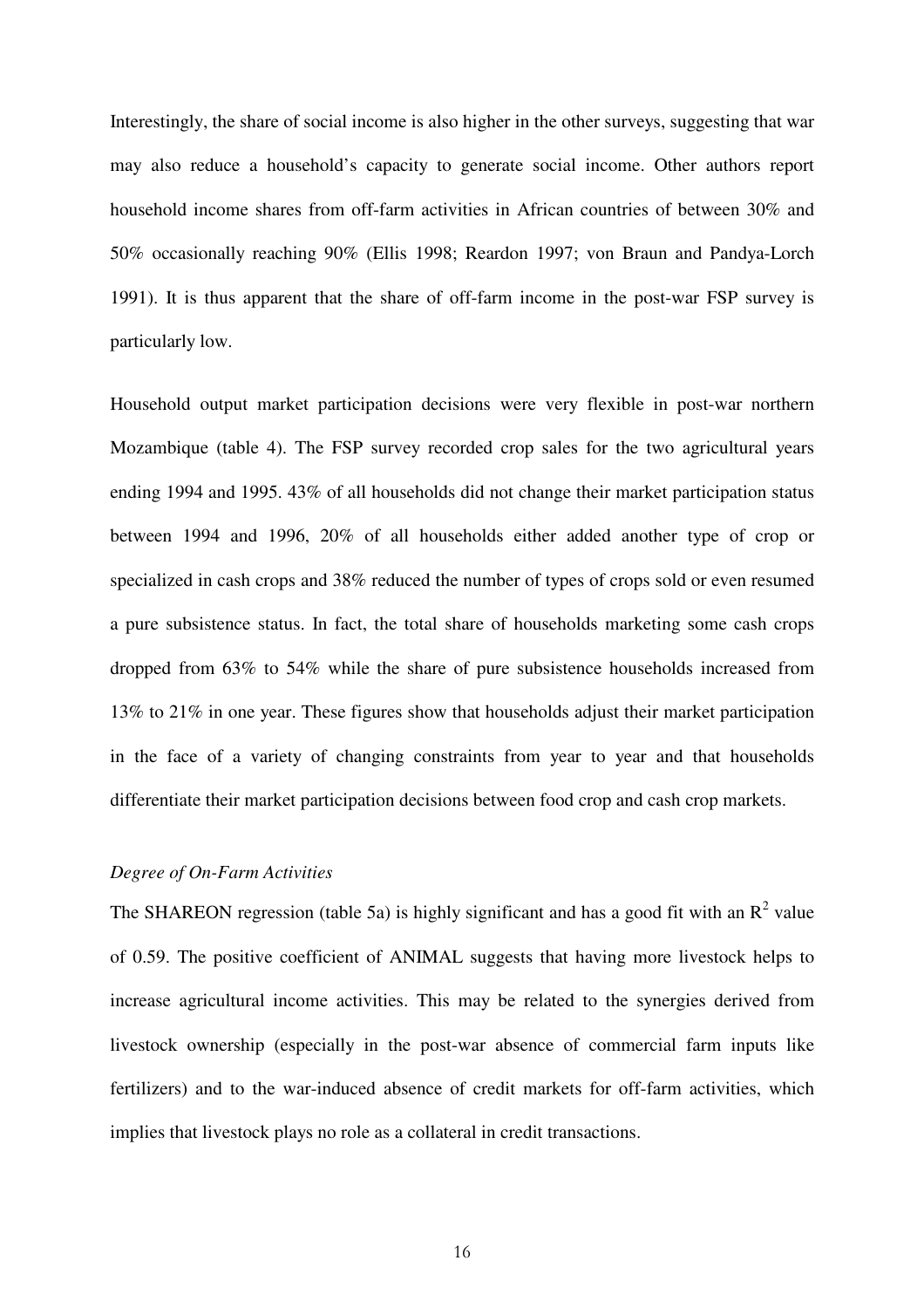The social capital variables are entirely insignificant. This is slightly surprising as investments in social institutions could be a key response by households to high post-war levels of uncertainty. Their insignificance may derive from three sources. First, the share of social income in total income is very small thus reducing the role of social institutions in explaining income shares. Second, social institutions may be less important than anticipated if their determinants are equal to those of market activities. In that case, market and social exchange are not substitutes but complements. Third, the proxies for social institutions included in the FSP survey may only measure such institutions imperfectly.

## *Autarky versus Crop Market Participation*

The STATUS3 regression (table 5b) is highly significant. One village indicator variable was dropped, as that location predicted crop market participation perfectly, and 21 observations were not used. Households with a higher dependency ratio have a strongly reduced probability of crop market participation, indicating household-specific propensity to participate in crop markets. A higher household human capital increases market participation (EDUMAX, EDUMAXSQU). In a review of evidence on the effects of education in the rural economy, a similar effect of education was noted (Taylor and Yunez-Naude 2000). There appears to be no link from education to farm output but a link from education to farm activity choices in Africa.

Total farm size in 1994-95 (AREATOTAL) is a highly significant factor. This result implies that there are fixed transaction costs of market participation. Households with larger land endowments may have a comparative advantage in farming, lower transaction costs of land acquisition or market imperfections can be better internalized by larger scale farms. Strongly war-affected households may thus be doubly constrained in their reconstruction efforts. First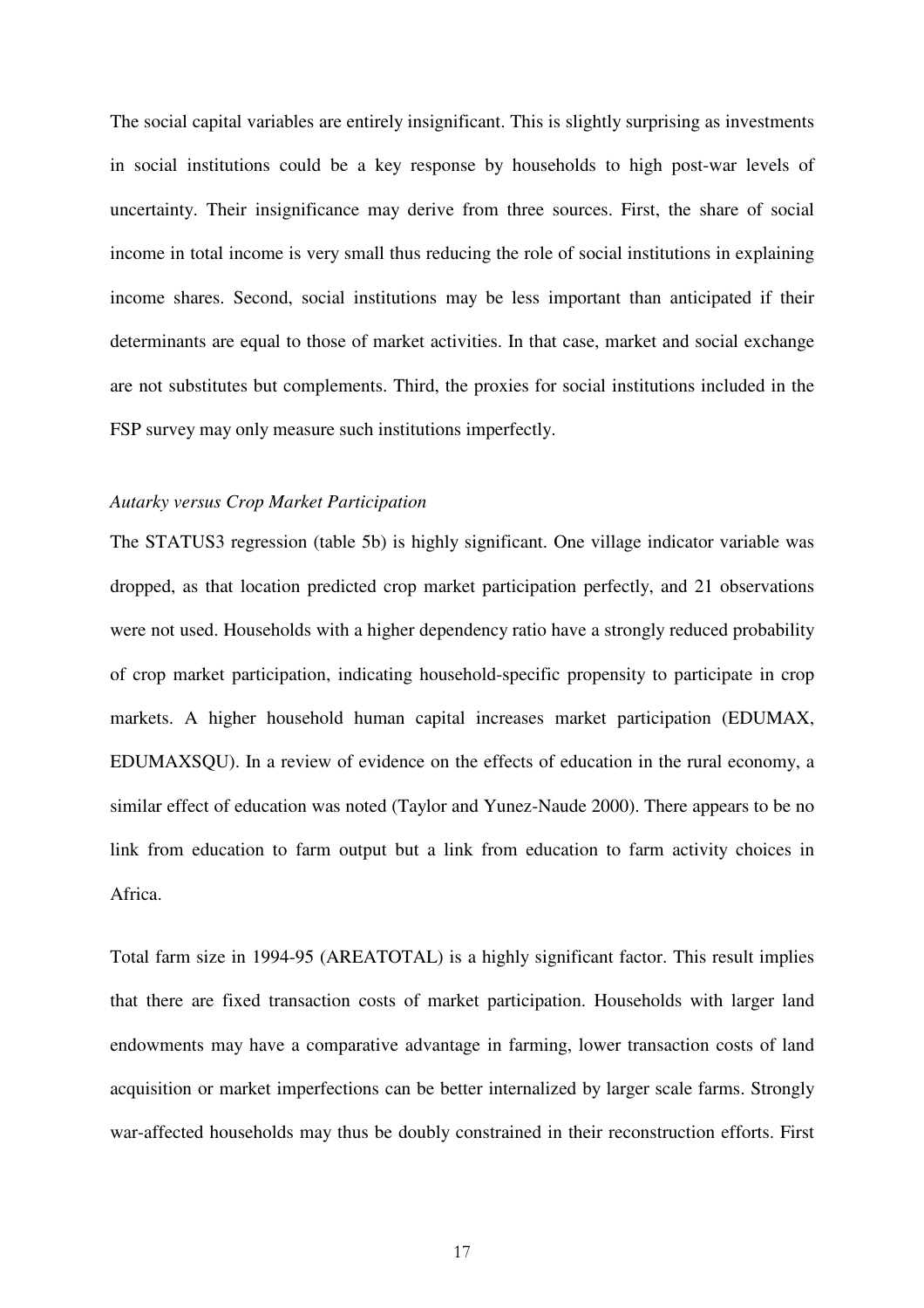they have less land for farming and second they have less access to crop markets, with the former effect reinforcing the latter.

The probability of crop market participation is reduced by owning more agricultural tools per household (TOOL) and increased by owning a larger range of agricultural tools (TOOLTYPE). Note that tool ownership is exogenous as households in the sample area had no access to markets for tools in that year. The ownership of livestock at the end of the war (ANIMAL) is a positive determinant of current crop market activity. Households which had been subjected to asset destruction during the war were thus damaged in their ability to rejoin crop markets for many years to come even after the cessation of violence.

## *Degree of Subsistence Activity*

The SHARESUB regression (table 5c) is highly significant and has a good fit with an  $R^2$  of 0.46. A variance inflation factor (VIF) analysis does not suggest a presence of significant multicollinearity. The determinants of the degree of market participation (SHARESUB) differ significantly from those for the basic decision of whether to participate in any markets at all (STATUS3). For instance, the scale effect operates through household size, and hence lifecycle effects, and not through farm size. Female-headed households, whose market participation does not differ systematically from that of other households, on average have a share of subsistence income 11 percentage points higher than other households (FEMHEAD). Female-headed households enter crop markets like other households but their share of marketbased income in total income is much lower.

Environmental and social risks induce households to engage in market activities because those risks are less correlated with market risks and thus offer scope for risk diversification. Social and village level variables also strongly affect household market participation decisions. It is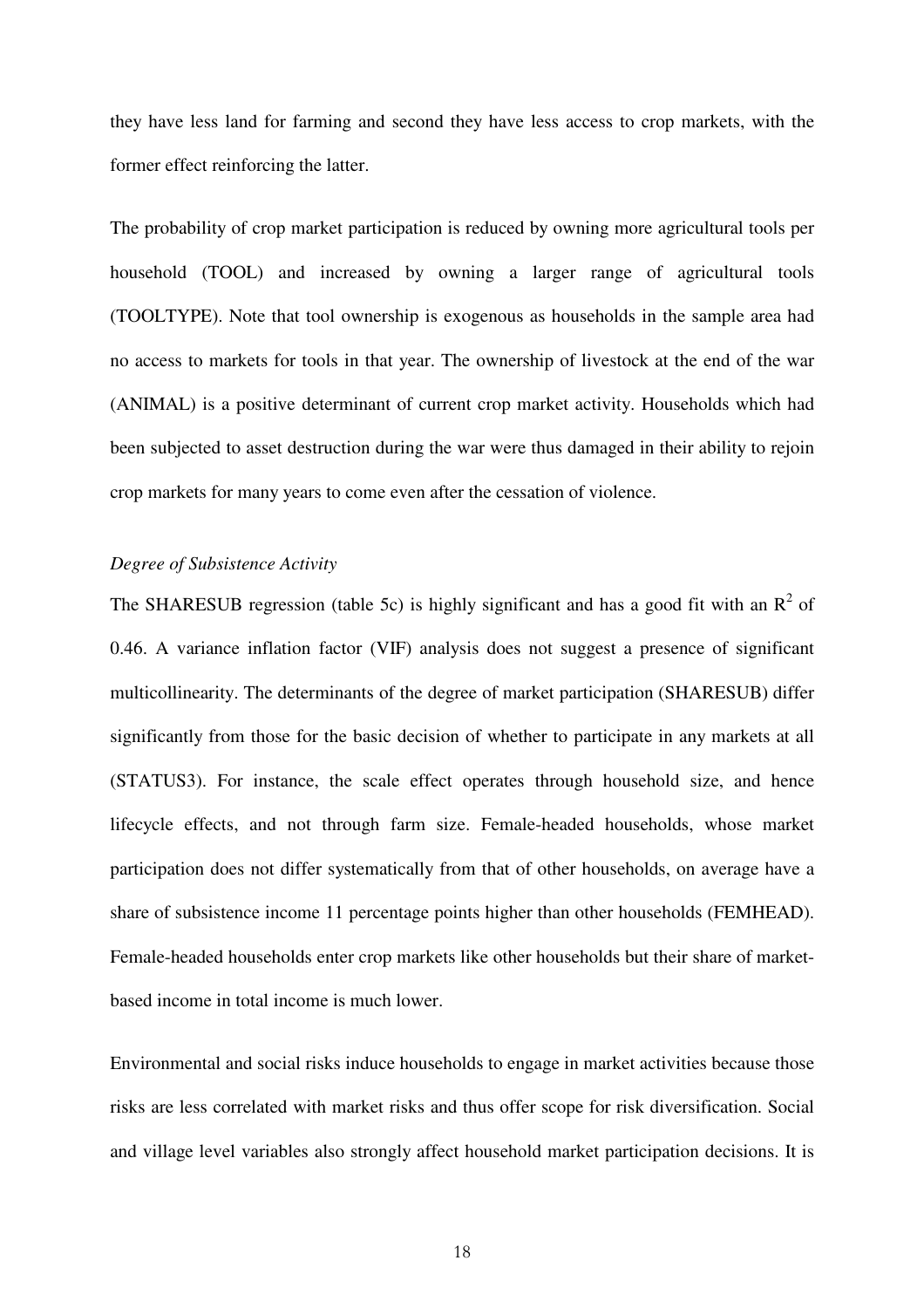likely that the war increased the importance of these factors and that they will only slowly diminish in importance in the post-war northern Mozambican context.

## *Cash Crop Adoption*

The logit regression of COTTON (table 5d) is significant with a p-value of 0.011. Educational variables (EDUMUM, EDUMUMSQU) are not significant determinants of cash crop adoption. A Ugandan farm household study found a similar absence of educational achievements on crop adoption (Appleton and Balihuta 1996). That study also analyzed a post-war economy, suggesting that the adoption effects of education are more limited when general economic circumstances are unfavorable for growth and poverty alleviation.

Instead, the adoption of cotton in the post-war period in northern Mozambique is shaped by the household composition, availability and valuation of labor, by alternative investment opportunities and returns, and by comparative advantage as determined by local climatic and institutional conditions. The risk attitude and risk bearing capacity of households determine if households are willing to adopt cotton. Female-headed and local political status, for example, almost perfectly predict cotton adoption for almost 10% of the sample. A significant lifecycle effect occurs through the mean age of the household (AGEHH, AGEHHSQU). The war affects household cash crop decisions indirectly through the subjective value households attach to their labor, which are in part determined by a household's experience of the recent war. These indirect effects of war are very difficult for public policy to remove and it is likely that such differences will persist over a long time.

## *Plot Diversification*

The determinants of PLOTFRAG are shown in table 5e. The regression is highly significant, has a reasonable fit with an  $R^2$  of 0.39 and has no apparent problem of multicollinearity as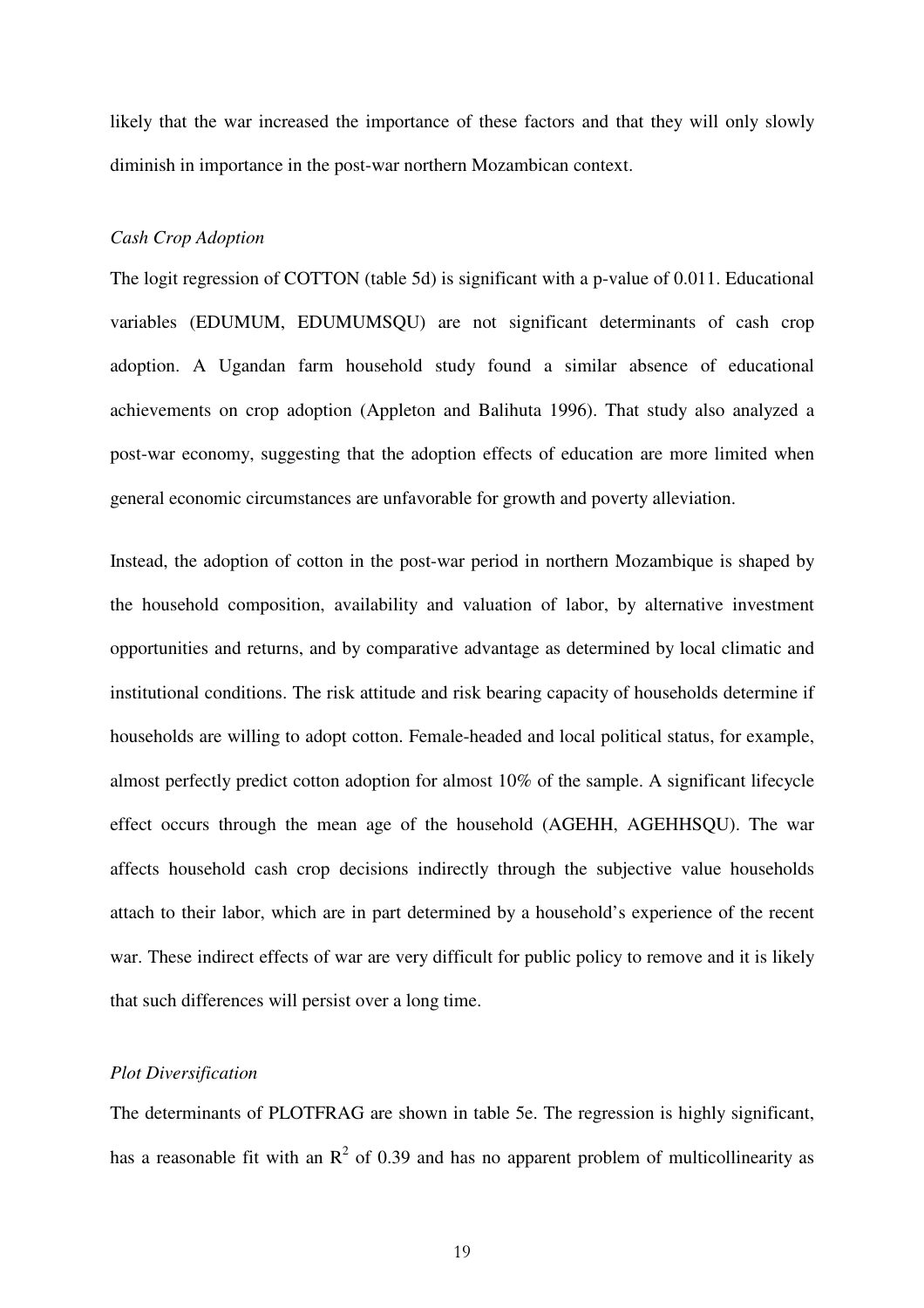determined by VIF analysis. Given the significance of gender and household size coefficients, the household labor constraint is an important determinant of plot diversification. This finding is supported by interview evidence with agronomists in northern Mozambique. These interviews confirmed that planting fields benefited from being done quickly to utilize the best "window of opportunity" appropriate for that field. With more but smaller fields, households can spread these points in time and thus manage a larger cultivated area with a given amount of labor. These results confirm the hypothesis that households in the post-war period react strongly to some types of risks by altering their non-market production behavior.

Plot diversification is also a response to life cycle effects and household endowments, with gender having a strong effect on plot diversification. Household assets reduce such diversification while some soil characteristics and social capital have less importance. Finally, market opportunities help reduce spatial diversification while market risks increase it. Households which are emerging from a position of war-induced isolation are thus clearly using non-market diversification strategies.

#### *Social Exchange*

The EXCHANGE regression (table 5f) is highly significant and has a reasonable fit ( $R^2$  = 0.37). A VIF analysis does not suggest the presence of multicollinearity. The result is robust to the omission of the zero-exchange households. Having many women (FEMALE, FEMALESQU) or men (MALE, MALESQU) in the household increases social exchange. Both effects are quadratic with minima at 4.0 and 2.7 persons, respectively. This confirms the dependence of rural social networks in Mozambique on very large families (Garrett and Ruel 1999).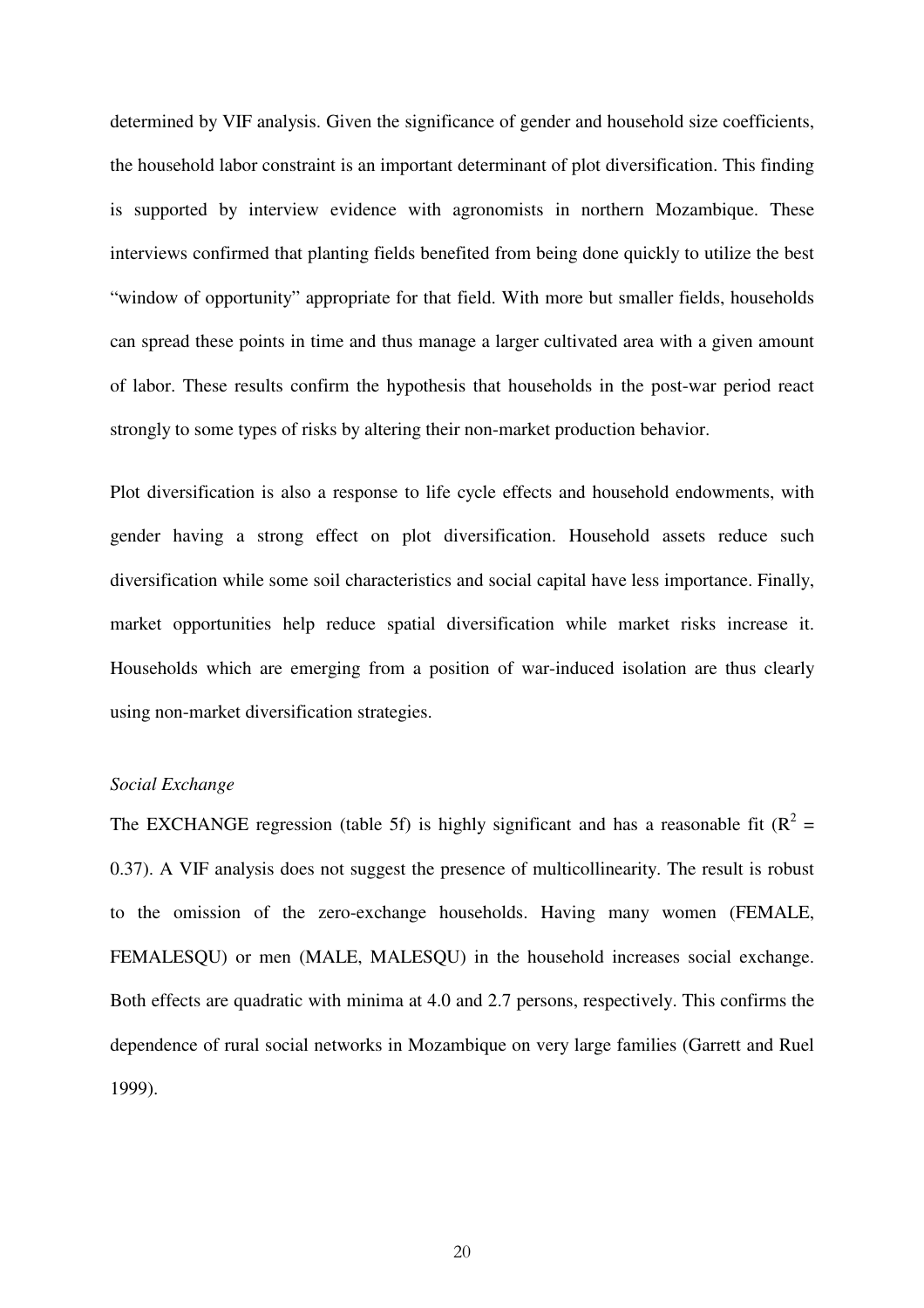Likewise, intergenerational dependence is a strong determining factor for informal social security mechanisms, with younger and older household heads (AGEHEAD, AGEHEADSQU) being more involved in transfers. The significant effects of the mean household age (AGEHH, AGEHHSQU) could represent the accumulation of contacts, a form of social capital, which is necessary in conducting exchange.

Better asset-endowed households can afford more insurance while also being more capable of utilizing self-insurance mechanisms. Social exchange thus appears to be an insurance mechanism for better-off households. Households in which the husband comes from the local village (ORIGINMAN) have much lower social exchange than other households. Therefore, the move of husbands to the village of their wife sometime after their wedding, as is common practice in northern Mozambique, helps to build long-distance sources of remittance and social income. This tradition reduces the correlation of income within small areas.

## **Conclusions**

The analysis demonstrated that post-war coping strategies include many different market and non-market activities. In the post-war period, households pursue diversified activities as a response to the varying war legacy and to peace-time opportunities. Post-war behavior exhibits a surprisingly high degree of variance across activities. Particularly market participation rates fluctuate strongly across households and seasons.

Determinants of post-war diversification are primarily the indirect war effects. These include risk, the household life cycle position, household endowments, and transaction costs at the household and village levels. The strong role of life cycle effects indicates the importance of land abundance for the study of war-affected African farm households, especially via the negative effect of war on the marginal value of effort. The estimated determinants are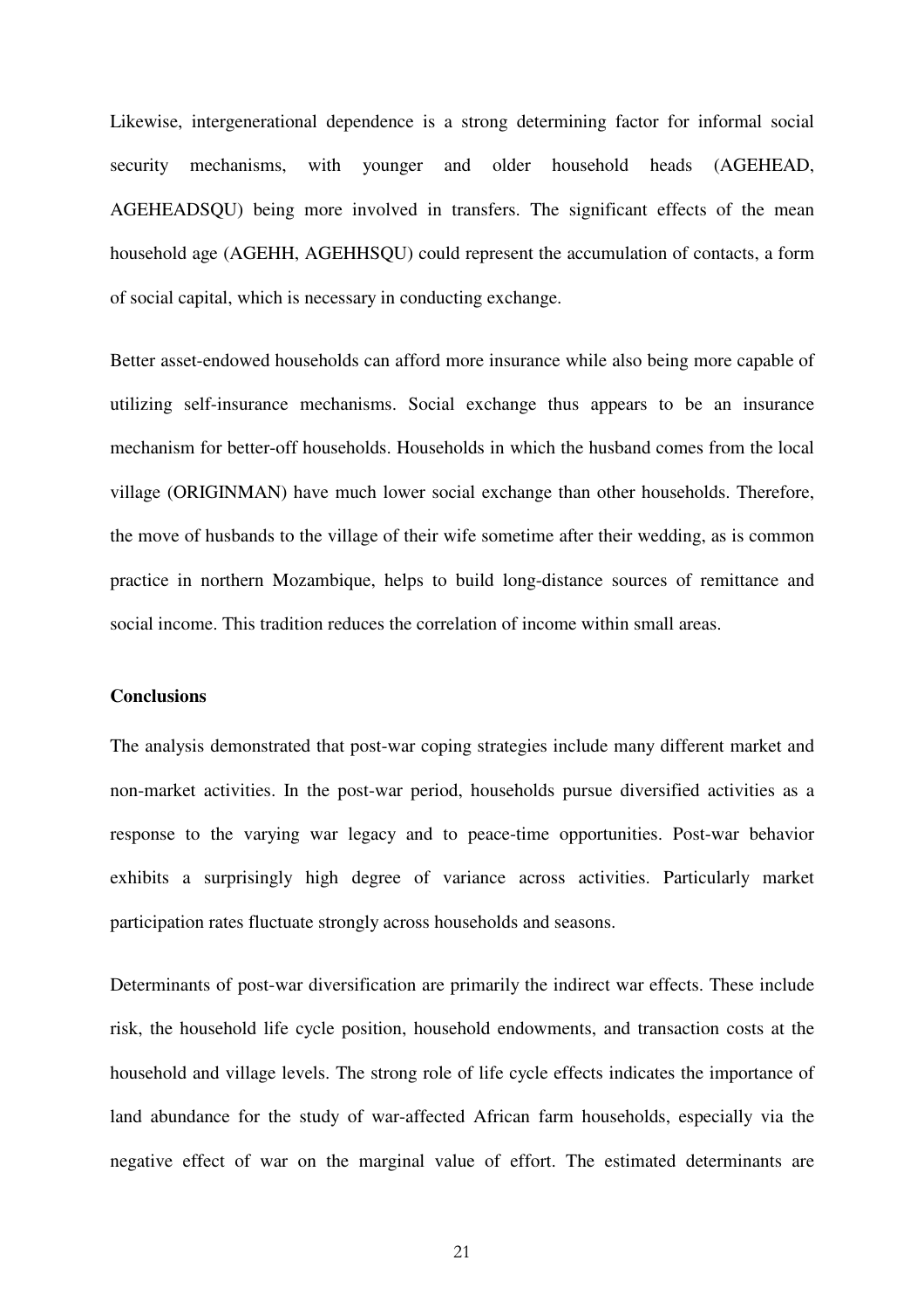consistent with the model proposed initially. They indicate a stronger emphasis on household and village characteristics in the determination of activity choices than standard farm household models would have suggested.

Households may become risk takers near the absolute survival threshold by specializing in fewer activities and completely reducing their asset base to survive into the next season. This is primarily the result of the war-induced destruction of many alternative activity options. The past war has a strong effect on future outcomes for poor farm households.

There is a difference between the determinants of a categorical decision to participate in output markets and the determinants of the continuous degree of market participation. The former is more affected by household life cycle, endowment and scale effects while the latter is strongly affected by the household risk experiences, social capital and village level variables. For instance, female-headed households have the same market participation pattern but a smaller market income share than male-headed households.

Social activities are adopted by households which face only commodity-specific market failure. For households facing market failure across a whole range of products and services social contacts may not offer a significant alternative income source in the post-war, rural context.

Farm households practice various non-market forms of activity diversification. The regression analysis focused on spatial diversification and social exchange as two such examples. Surprisingly, social exchange is quite limited after the war, in part due to the widespread absolute poverty in the sample area. Its determinants are similar to those of output market participation. Social exchange is thus no alternative to market participation for the poorest and most war-affected households.

22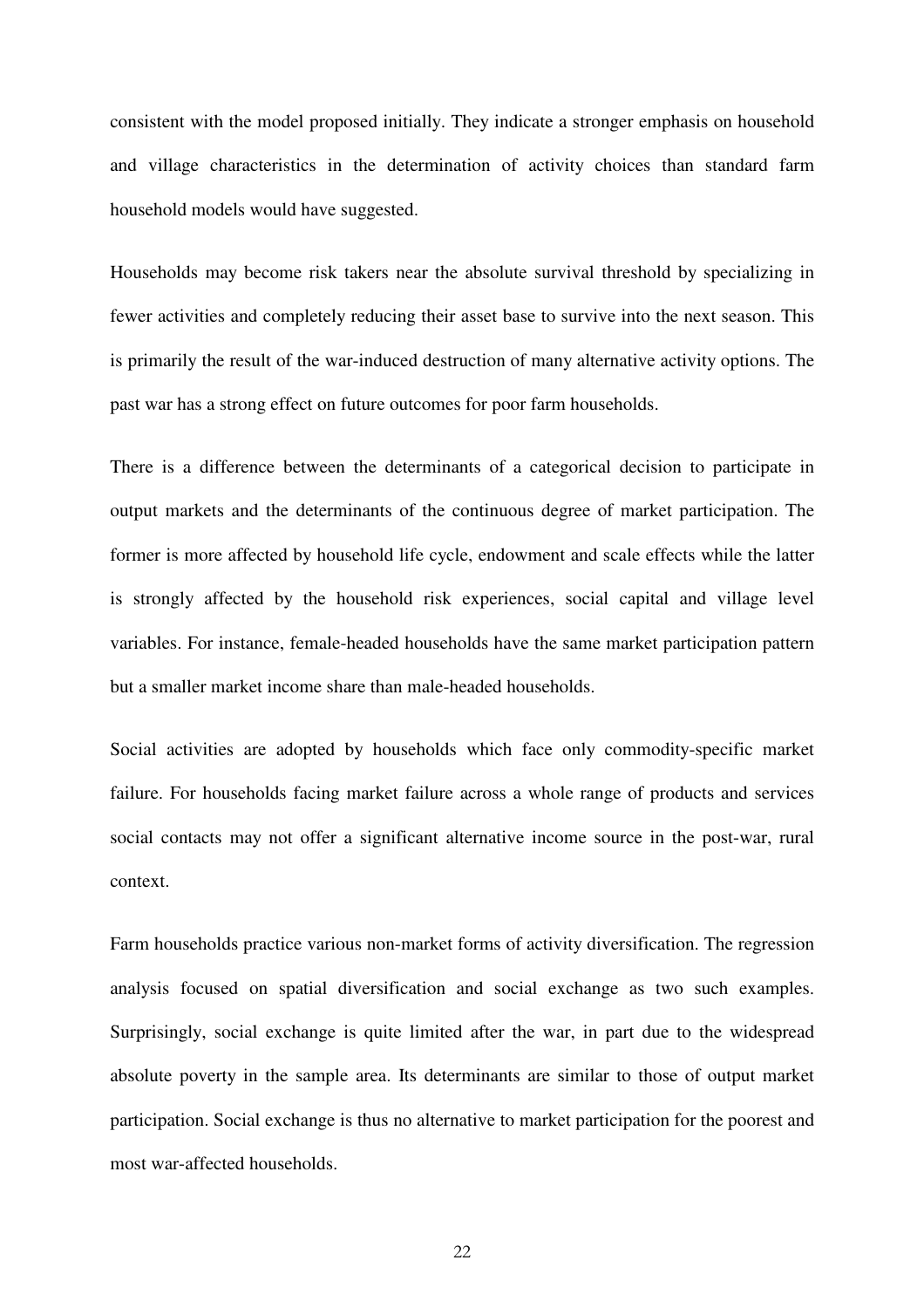

**Figure 2: The Effects of War in the Two-Activity Farm Household Model**

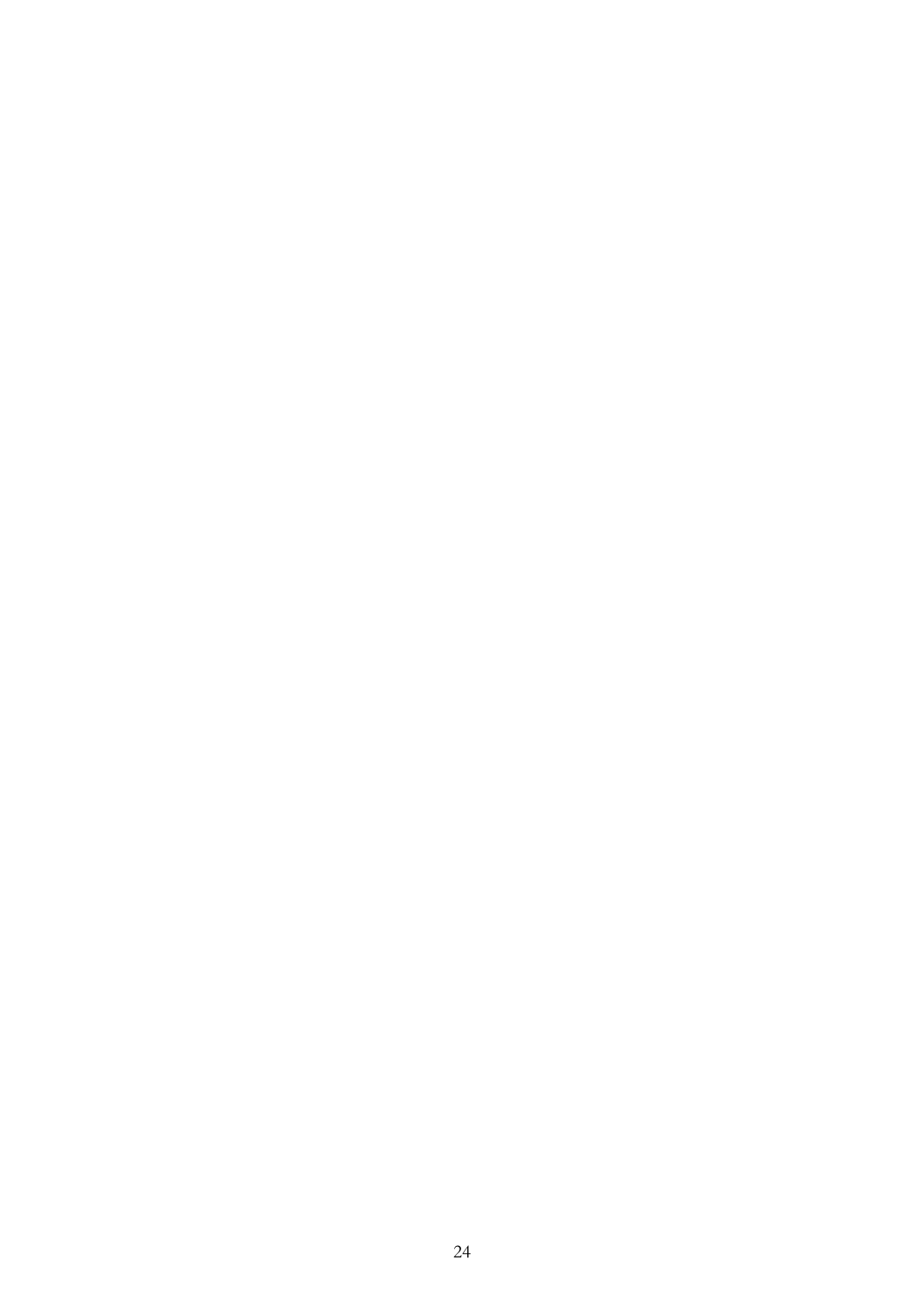## **Table 1: The Variables of the FSP Survey**

| Name                      | <b>Definition</b>                                                                  | Mean      | St Err  | Min      | Max          |
|---------------------------|------------------------------------------------------------------------------------|-----------|---------|----------|--------------|
| <b>Activity Variables</b> |                                                                                    |           |         |          |              |
| COTTON                    | Does this household grow cotton in 1995                                            | 0.505     | 0.062   | $\Omega$ | $\mathbf{1}$ |
| <b>EXCHANGE</b>           | Natural log of the total \$ value of remittances and gifts given and               | 0.003     | 0.066   | $-4.026$ | 3.006        |
|                           | received per capita per household January till September 1995                      |           |         |          |              |
| <b>INCOME</b>             | Net household income in \$ in 1995                                                 | 250.964   | 23.689  | 19.941   | 6,495.847    |
| <b>INCOMEPC</b>           | Net household income per capita in \$ in 1995                                      | 37.130    | 3.609   | 4.500    | 463.989      |
| <b>PLOTFRAG</b>           | Natural log of the effective number of plots per hectare per                       | 0.381     | 0.037   | $-2.507$ | 3.567        |
|                           | household in 1995                                                                  |           |         |          |              |
| <b>SHAREON</b>            | Share of income derived from food and cash crops in % per                          | 0.821     | 0.018   | 0.180    | 1            |
|                           | household                                                                          |           |         |          |              |
| <b>SHARESUB</b>           | Share of income derived from subsistence activities per                            | 0.607     | 0.027   | 0.005    | 1            |
|                           | household in 1995                                                                  |           |         |          |              |
| STATUS1                   | Type of household by output market participation in 1993-94                        | 2.860     | 0.096   | 1        | 4            |
| STATUS2                   | Type of household by output market participation in 1994-95                        | 2.544     | 0.182   | 1        | 4            |
| STATUS3                   | Type of household by crop market participation in 1994-95                          | 0.786     | 0.055   | 0        | 1            |
| TYPE1                     | Which type of income activities is the household undertaking in                    | 2.860     | 0.106   | 1        | 4            |
|                           | 1995?                                                                              |           |         |          |              |
| TYPE <sub>2</sub>         | Household is participating in off-farm activities in 1995?                         | 0.438     | 0.049   | 0        | 1            |
| <b>Labor Variables</b>    |                                                                                    |           |         |          |              |
| <b>ADULT</b>              | Number of non-dependent residents per household in mid-1995                        | 5.573     | 0.330   | 1        | 15           |
| <b>ADULTSQU</b>           | Square of number of non-dependent residents per household in                       | 37.262    | 4.266   | 1        | 225          |
|                           | mid-1995                                                                           |           |         |          |              |
| <b>AGEHEAD</b>            | Age of household head in years in mid-1995                                         | 40.928    | 1.354   | 19       | 83           |
| AGEHEADSQU                | Square of age of household head in years in mid-1995                               | 1,830.025 | 111.895 | 361      | 6,889        |
| AGEHH                     | Average age of household in years in early 1995                                    | 22.124    | 0.100   | 8.750    | 69           |
| AGEHHSQU                  | Square of average age of household in years in early 1995                          | 548.877   | 48.504  | 76.563   | 4.761        |
| <b>DEPEND</b>             | Number of dependent residents per household in mid-1995                            | 1.888     | 0.111   | 0        | 7            |
| <b>DEPENDRATIO</b>        | Dependency ratio per household in mid-1994                                         | 0.275     | 0.016   | 0        | 1            |
| DEPENDSQU                 | Square of number of dependent residents per household in mid-                      | 5.534     | 0.523   | 0        | 49           |
|                           | 1995                                                                               |           |         |          |              |
| <b>EDUHH</b>              | Average number of years of education per household member in                       | 0.964     | 0.061   | 0        | 4            |
|                           | mid-1994                                                                           |           |         | 0        |              |
| <b>EDUHHSQU</b>           | Square of average number of years of education per household<br>member in mid-1994 | 1.510     | 0.163   |          | 16           |
| <b>EDUMAX</b>             | Maximal number of years of effective education per household                       | 3.582     | 0.213   | 0        | 12           |
| EDUMAXSQU                 | Square of maximal number of years of effective education per                       | 17.625    | 1.453   | 0        | 144          |
|                           | household                                                                          |           |         |          |              |
| <b>EDUMUM</b>             | Number of years of education of the mother per household                           | 0.774     | 0.159   | 0        | 7            |
| EDUMUMSQU                 | Square of number of years of education of the mother per                           | 2.333     | 0.556   | 0        | 49           |
|                           | household                                                                          |           |         |          |              |
| <b>FEMALE</b>             | Number of females per household in 1994-96                                         | 3.472     | 0.198   | 0        | 10           |
| <b>FEMALESQU</b>          | Square of number of females per household in 1994-96                               | 15.219    | 1.682   | 0        | 100          |
| <b>FEMHEAD</b>            | Was this a female-headed household in mid-1994?                                    | 0.013     | 0.006   | 0        | $\mathbf{1}$ |
| <b>ILLNOW</b>             | Total number days ill per household in 1995-96                                     | 21.772    | 2.351   | 0        | 215          |
| <b>ILLPAST</b>            | Total number days ill per household in 1994-95                                     | 46.066    | 10.599  | 0        | 433          |
| MALE                      | Number of males per household in 1994-96                                           | 3.956     | 0.183   | 0        | 11           |
| MALESQU                   | Square of number of males per household in 1994-96                                 | 19.638    | 1.673   | 0        | 121          |
| <b>TIMEHARVEST</b>        | Number of hours per month the wife spent collecting water in the                   | 24.629    | 3.274   | $\Omega$ | 270          |
|                           | harvest season in 1995                                                             |           |         |          |              |
| TIMEHUNGRY                | Number of hours per month the wife spent collecting water in the                   | 15.060    | 1.001   | 0        | 60           |
|                           | hungry season in 1995                                                              |           |         |          |              |
| <b>Land Variables</b>     |                                                                                    |           |         |          |              |
| AREALOG                   | Natural log of cultivated area per capita in 1994-95 per                           | $-1.033$  | 0.089   | $-3.337$ | 1.065        |
|                           | household in hectare                                                               |           |         |          |              |
| AREATOTAL                 | Cultivated and fall area per capita per household in 1994-95 in                    | 4.023     | 0.254   | 0.290    | 35           |
|                           | hectare                                                                            |           |         |          |              |
| AREATOTALLOG              | Natural log of cultivated and fall area per capita in 1994-95 per                  | -0.681    | 0.084   | $-2.773$ | 1.131        |
|                           | household in hectare                                                               |           |         |          |              |
| <b>DISTANCE</b>           | Distance to fields in minutes in 1995 per household                                | 40.669    | 3.481   | 2        | 188.571      |
| DISTANCESQU               | Square of distance to fields in minutes in 1995 per household                      | 2,312.797 | 324.291 |          | 4 35,559.180 |
| <b>PESTHIGH</b>           | Do more than 75% of all types of stored food crops suffer from                     | 0.459     | 0.041   | 0        | 1            |
|                           | pests?                                                                             |           |         |          |              |
| <b>PESTLOW</b>            | Do more than 25% of all types of stored food crops suffer from                     | 0.754     | 0.043   | 0        | 1            |
|                           | pests?                                                                             |           |         |          |              |
| PESTMEDIUM                | Do more than 50% of all types of stored food crops suffer from                     | 0.593     | 0.049   | 0        | 1            |
| RAIN                      | pests?<br>Proportion of cultivated area per household with lack of rain in         | 0.296     | 0.049   | 0        | $\mathbf{1}$ |
|                           |                                                                                    |           |         |          |              |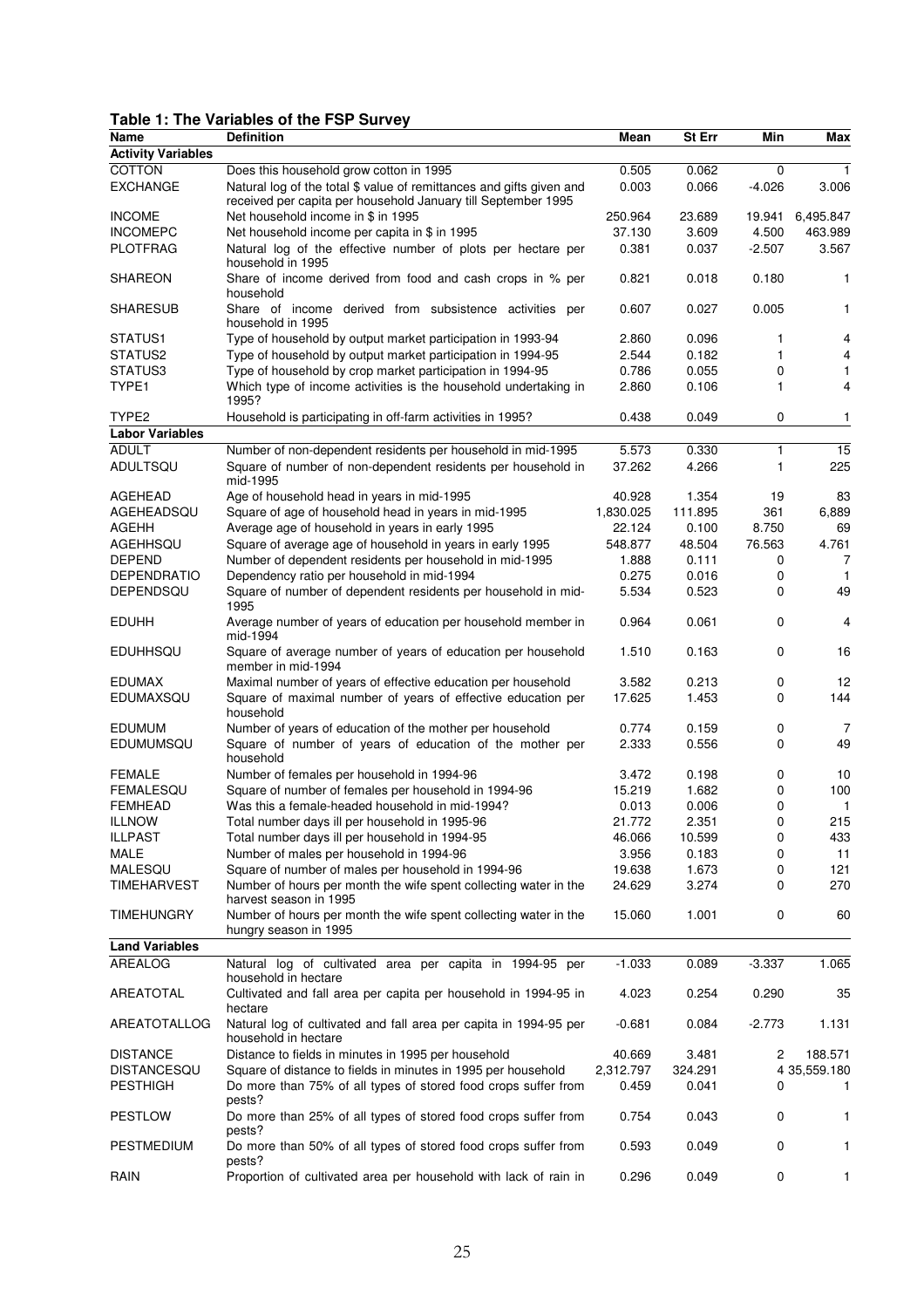|                          | 1994-95                                                                                           |                |                |          |                    |
|--------------------------|---------------------------------------------------------------------------------------------------|----------------|----------------|----------|--------------------|
| <b>SOILBAD</b>           | Very low soil quality per household?                                                              | 0.286          | 0.047          | 0        | 1                  |
| SOILGOOD                 | Very high soil quality per household?                                                             | 0.408          | 0.053          | 0        | $\mathbf{1}$       |
| <b>TENURE</b>            | Are you worried about household land tenure?                                                      | 0.522          | 0.075          | 0        | 1                  |
| <b>Asset Variables</b>   |                                                                                                   |                |                |          |                    |
| <b>ANCESTOR</b>          | Does the household have ancestors who were buried locally?                                        | 0.844          | 0.041          | 0        | $\mathbf{1}$       |
| ANIMAL                   | Household owns at least one large animal in late 1992?                                            | 0.112          | 0.027          | 0        | $\mathbf{1}$       |
| <b>ASSET</b>             | Value of assets in real 1996 US\$ per household in late 1992                                      | 166.802        | 23.127         | 0        | 2,471.327          |
| ASSETLOG                 | Natural log of value of assets in real 1996 US\$ per household in                                 | 2.925          | 0.254          | 0        | 7.813              |
|                          | late 1992                                                                                         |                |                |          |                    |
| <b>AUTHORITY</b>         | Is household head in any position of traditional or political<br>authority?                       | 0.071          | 0.013          | 0        | 1                  |
| <b>DONATION</b>          | Has this household received food, seed or in-kind aid?                                            | 0.079          | 0.027          | 0        | 1                  |
| <b>ORIGINMAN</b>         | Is this village the origin of the main man in the household?                                      | 0.678          | 0.049          | 0        | 1                  |
| ORIGINWOMAN              | Is this village the origin of the main woman in the household?                                    | 0.652          | 0.050          | 0        | $\mathbf{1}$       |
| <b>TOOL</b>              | Number tools per household in mid-1995                                                            | 6.175          | 0.242          | 0        | 27                 |
| <b>TOOLPC</b>            | Number tools per capita per household in mid-1995                                                 | 0.926          | 0.063          | 0        | 4                  |
| <b>TOOLTYPE</b>          | Number of types of tools per household in mid-1995                                                | 2.899          | 0.115          | 0        | 5                  |
| <b>Village Variables</b> |                                                                                                   |                |                |          |                    |
| <b>INFRASTR</b>          | Above average complaints about economic infrastructure and<br>trade per village                   | 0.451          | 0.122          | $\Omega$ | $\mathbf{1}$       |
| <b>LABOR</b>             | Natural log of the number of hours of labor hired for farm work<br>per village in 1995            | 7.234          | 0.188          | 5.236    | 9.680              |
| <b>LABORPC</b>           | Natural log of the number of hours of labor hired per capita for<br>farm work per village in 1995 | 1.402          | 0.184          | 0.325    | 3.399              |
| <b>MARKET</b>            | Total crop sales by all village households in \$ in 1993-94                                       | 3,564.409      | 572.805        |          | 525.158 13,398.710 |
| MARKETLOG                | Natural log of total crop sales by all village households in \$ in<br>1993-94                     | 7.531          | 0.231          | 4.987    | 10.044             |
| MILL                     | Number of mills near household in mid-1995                                                        | 2.242          | 0.308          | 1        | 15                 |
| <b>YIELDCOTTON</b>       | Natural log of mean yield for cotton per village in kg per ha in<br>1994-95                       | 6.351          | 0.134          | 4.934    | 7.249              |
| YIELDMAIZE               | Natural log of mean yield for maize per village in kg per ha in<br>1994-95                        | 5.609          | 0.113          | 4.895    | 6.989              |
| <b>Control Variables</b> |                                                                                                   |                |                |          |                    |
| PRICE14                  | Paasche price index for purchased food in late 1995 per                                           | 0.929          | 0.036          | 0.297    | 2.587              |
| PRICE <sub>15</sub>      | household<br>Paasche price index for purchased food in early 1996 per                             | 1.128          | 0.073          | 0.333    | 3.554              |
| PRICE <sub>23</sub>      | household<br>Paasche price index for purchased non-food in mid-1995 per                           | 1.050          | 0.059          | 0.510    | 2.420              |
| PRICE <sub>24</sub>      | household<br>Paasche price index for purchased non-food in late 1995 per                          | 0.978          | 0.051          | 0.399    | 3.212              |
|                          | household                                                                                         |                |                |          |                    |
| PRICE33                  | Paasche price index home produced food crops in mid-1995 per<br>household                         | 1.044          | 0.066          | 0.456    | 2.736              |
| PRICE34                  | Paasche price index home produced food crops in late 1995 per<br>household                        | 1.096          | 0.152          | 0.375    | 2.473              |
| PRICE35                  | Paasche price index home produced food crops in early 1996<br>per household                       | 1.299          | 0.208          | 0.382    | 2.618              |
| PRICEV1                  | Variance of PRICE1X                                                                               | 0.090          | 0.015          | 0.000    | 1.784              |
| PRICEV <sub>2</sub>      | Variance of PRICE2X                                                                               | 0.058          | 0.013          | 0.000    | 1.412              |
| PRICEV3                  | Variance of PRICE3X                                                                               | 0.403          | 0.110          | 0.000    | 1.335              |
| VILLAGE111               | Does this household live in village 111?                                                          | 0.042          | 0.030          | 0        |                    |
| VILLAGE112               | Does this household live in village 112?                                                          | 0.042          | 0.034          | 0        | 1                  |
| VILLAGE113               | Does this household live in village 113?                                                          | 0.039          | 0.028          | 0        | 1                  |
| VILLAGE114               | Does this household live in village 114?                                                          | 0.022          | 0.018          | 0        | 1                  |
| VILLAGE121               | Does this household live in village 121?                                                          | 0.104          | 0.091          | 0        | 1                  |
| VILLAGE122               | Does this household live in village 122?                                                          | 0.084          | 0.076          | 0        | 1                  |
| VILLAGE123               | Does this household live in village 123?                                                          | 0.169          | 0.118          | 0        | 1                  |
| VILLAGE214               | Does this household live in village 214?                                                          | 0.047          | 0.034          | 0        | 1                  |
| VILLAGE215               | Does this household live in village 215?                                                          | 0.034          | 0.029          | 0        | 1                  |
| VILLAGE221               | Does this household live in village 221?                                                          | 0.042          | 0.033          | 0        | 1                  |
| VILLAGE231               | Does this household live in village 231?                                                          | 0.035          | 0.032          | 0        | 1                  |
| VILLAGE232               | Does this household live in village 232?                                                          | 0.038          | 0.034          | 0        |                    |
| VILLAGE312               | Does this household live in village 312?                                                          | 0.095          | 0.086          | 0        | 1                  |
| VILLAGE313               | Does this household live in village 313?                                                          | 0.072          | 0.050          | 0        | 1                  |
| VILLAGE321<br>VILLAGE332 | Does this household live in village 321?                                                          | 0.082<br>0.054 | 0.063<br>0.045 | 0        | 1<br>1             |
|                          | Does this household live in village 332?                                                          |                |                | 0        |                    |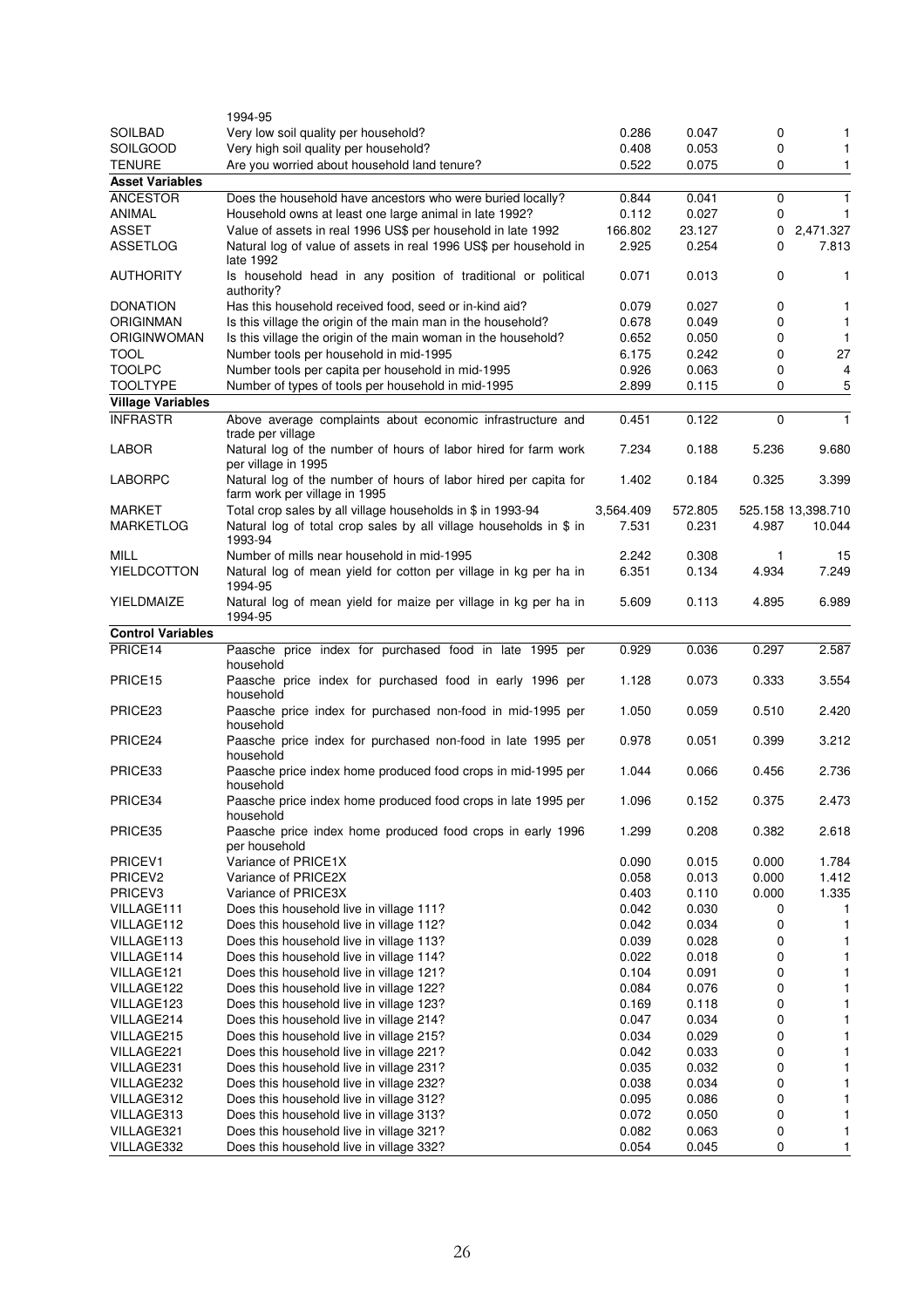#### **Table 2: Sources of Income**

| % of Net Household Income in 1995 (INCOME) |                        | <b>Non-Market</b><br><b>Income</b> | <b>Market</b><br><b>Income</b> | <b>Total</b> |
|--------------------------------------------|------------------------|------------------------------------|--------------------------------|--------------|
| <b>On-Farm Income</b>                      | Food Crop Income       | 59                                 | 6                              | 65           |
|                                            | Cash Crop Income       | n.a.                               | 17                             | 17           |
|                                            | <b>Sub-Total</b>       | 59                                 | 23                             | 82           |
| <b>Off-Farm Income</b>                     | Entrepreneurial Income | n.a.                               | 10                             | 10           |
|                                            | Social and Wage Income | 2                                  | 6                              | 8            |
|                                            | <b>Sub-Total</b>       | 2                                  | 16                             | 18           |
| Total                                      |                        | 61                                 | 39                             | 100          |

#### **Table 3: Household Income Shares in Sub-Saharan Africa**

| % of Total Income          | <b>On-Farm Income</b> |            | <b>Off-Farm Income</b> |            | <b>Social Income</b> |            |
|----------------------------|-----------------------|------------|------------------------|------------|----------------------|------------|
|                            | <b>FSP</b>            | <b>SSA</b> | <b>FSP</b>             | <b>SSA</b> | <b>FSP</b>           | <b>SSA</b> |
| <b>Maximum Survey</b>      | 100                   | 86         | 0                      | 8          | 0                    | 4          |
| <b>Mean of All Surveys</b> | 82                    | 63         | 16                     | 28         | 2                    | 8          |
| <b>Median Survey</b>       | 88                    | 63         | 12                     | 20         | 0                    | 16         |
| <b>Minimum Survey</b>      | 18                    | 37         | 82                     | 51         | 45                   | 11         |

On-farm income includes food and cash crop income from home consumption and from crop sales. Off-farm income includes entrepreneurial and wage income. Social income includes remittances, transfers and donations. The three categories of income sum to give total income. The data reported under the headings "SSA" and "Mean of All Surveys" derived from 28 samples of farming households from Sub-Saharan Africa (abbreviated SSA) as calculated by Delgado and Siamwalla (1999: p. 134). Most surveys covered a single agricultural year within the period 1985-89. The other data under the headings "SSA" refer to the mean values of one survey as defined below. "Maximum Survey", "Median Survey" and "Minimum Survey" refer to the income shares for the uplands area in Gambia in 1985-86, the Natural Region IV in Zimbabwe in 1988-89 and the Sahelian Zone in Senegal in 1988-90, respectively. The data under the "FSP" headings report the largest, mean, median and smallest value in the sample.

#### Estimated % of Population **Crop Market Participation in 1994-95 (STATUS2) Crop Market Participation in 1993-94 (STATUS1) No Crop Market Participation Sell Food Crops Only Sell Food and Cash Crops Sell Cash Crops Only Total No Crop Market Participation 6.0** 3.7 1.7 1.7 13.1 **Sell Food Crops Only** 8.7 **8.6** 4.7 2.4 24.3 **Sell Food and Cash Crops** 0.8 4.6 **15.5** 5.4 26.2 **Sell Cash Crops Only** 6.0 7.8 10.1 **12.5** 36.4 **Total** 21.4 24.7 31.9 21.9 100.0

## **Table 4: Change in Crop Market Participation Status by Household**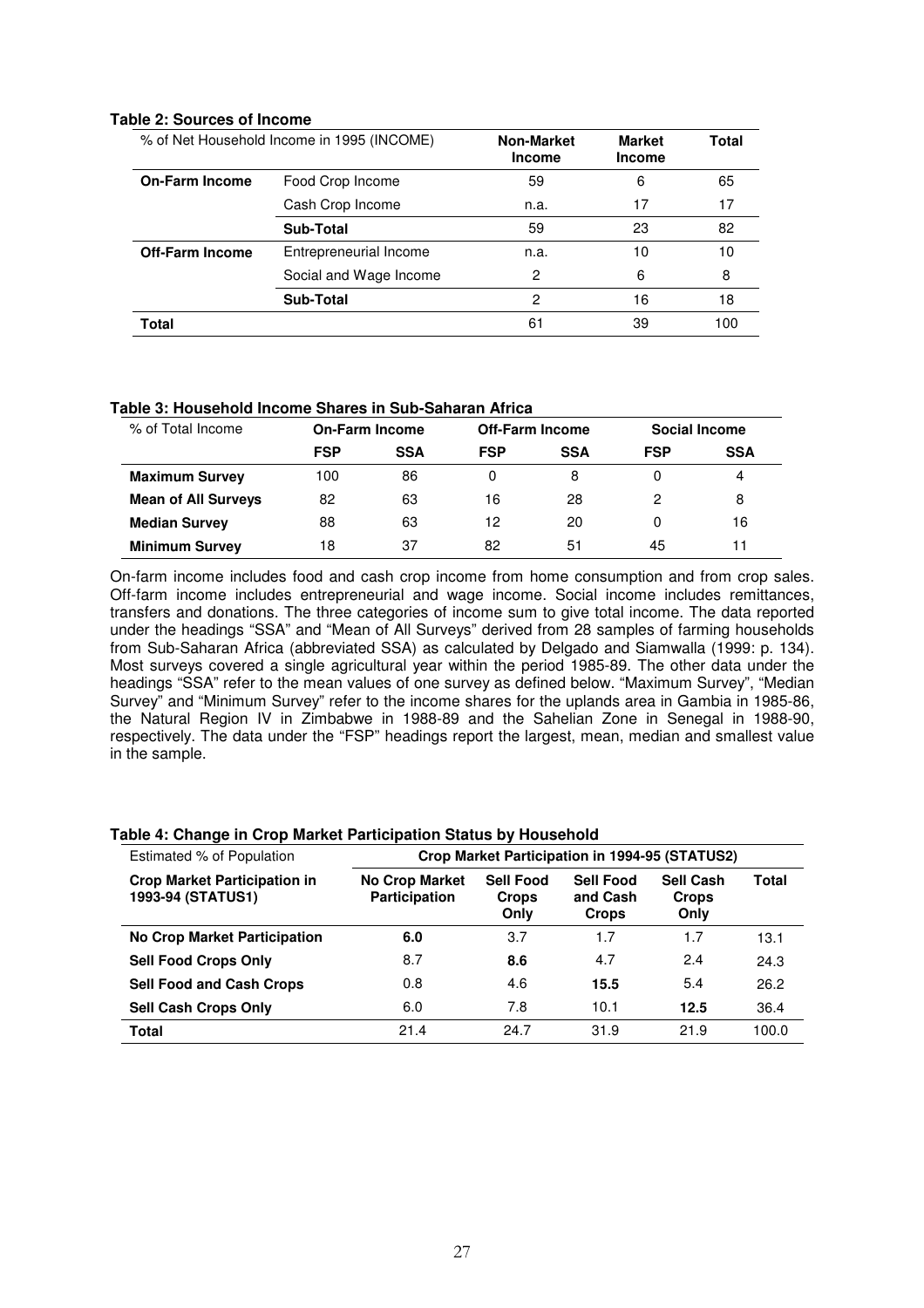#### **Table 5a: SHAREON Survey Linear Regression**

| <b>SHAREON</b>    | Coef.       | St Err       | t              | <b>P&gt;iti</b> |
|-------------------|-------------|--------------|----------------|-----------------|
| Labor Variables   |             |              |                |                 |
| --------<br>ADULT | $-.0175303$ | .0118692     | $-1.477$       | 0.148           |
| ADULTSOU          | .0024204    | .0009244     | 2.618          | 0.013           |
| DEPEND            | .0125307    | .0126305     | 0.992          | 0.327           |
| DEPENDSOU         | .0025772    | .0022725     | 1.134          | 0.264           |
| <b>AGEHEAD</b> I  | .006284     | .0050466     | 1.245          | 0.220           |
| AGEHEADSOU        | -.0000475   | .0000536     | $-0.886$       | 0.381           |
|                   | .0001988    | .0001155     |                | 0.093           |
| ILLPAST           | .0339539    | .0102777     | 1.722<br>3.304 | 0.002           |
| EDUMAX            | $-.0043813$ |              | $-3.670$       |                 |
| EDUMAXSQU         |             | .0011937     |                | 0.001           |
| EDUMUM            | .0176925    | .0125629     | 1.408          | 0.167           |
| EDUMUMSQU         | $-.0044985$ | .0026637     | $-1.689$       | 0.099           |
| Land Variables    |             |              |                |                 |
| AREALOG           | .1348631    | .0211524     | 6.376          | 0.000           |
| DISTANCE          | $-.001767$  | .000738      | $-2.394$       | 0.022           |
| DISTANCESQU       | $8.61e-06$  | $4.37e - 06$ | 1.971          | 0.056           |
| RAIN              | $-.0573291$ | .0246265     | $-2.328$       | 0.025           |
| TENURE            | $-.0846296$ | .0244551     | $-3.461$       | 0.001           |
| PESTHIGH          | .0313504    | .0146427     | 2.141          | 0.039           |
| SOILGOOD  <br>.   | $-.0367615$ | .0232397     | $-1.582$       | 0.122           |
| Asset Variables   |             |              |                |                 |
| TOOL              | $-.0039323$ | .0025538     | $-1.540$       | 0.132           |
| ANIMAL            | .0735934    | .0199542     | 3.688          | 0.001           |
| ASSET             | $-.0000986$ | .0000304     | $-3.240$       | 0.002           |
| AUTHORITY         | .0480518    | .0303493     | 1.583          | 0.121           |
| Village Variables |             |              |                |                 |
| MILLI             | .0136944    | .0036493     | 3.753          | 0.001           |
| INFRASTR          | .2123507    | .0261925     | 8.107          | 0.000           |
| LABOR             | $-.0103357$ | .0145806     | $-0.709$       | 0.483           |
| MARKETLOG         | .0200332    | .0116077     | 1.726          | 0.092           |
| YIELDMAIZE        | .074847     | .0247589     | 3.023          | 0.004           |
| Control Variables |             |              |                |                 |
| PRICE15           | $-.0971776$ | .0373487     | $-2.602$       | 0.013           |
| PRICE24           | .0846178    | .0405244     | 2.088          | 0.043           |
| PRICE35           | .1714816    | .0263662     | 6.504          | 0.000           |
| VILLAGE111        | $-.0507845$ | .0453515     | $-1.120$       | 0.270           |
| VILLAGE114        | $-.0732669$ | .0390354     | $-1.877$       | 0.068           |
| VILLAGE121        | $-.1461745$ | .0244581     | $-5.977$       | 0.000           |
| VILLAGE122        | $-.0271135$ | .0355936     | $-0.762$       | 0.451           |
| VILLAGE2141       | -.0333665   | .029371      | $-1.136$       | 0.263           |
| VILLAGE221        | -.0938319   | .0479186     | $-1.958$       | 0.057           |
| VILLAGE2311       | .0613586    | .0244168     | 2.513          | 0.016           |
| VILLAGE312        | .2388966    | .0546979     | 4.368          | 0.000           |
| VILLAGE321        | .0708184    | .0612714     | 1.156          | 0.255           |
| VILLAGE332        | $-.124287$  | .036416      | $-3.413$       | 0.002           |
| $_{\rm cons}$     | .0306183    | .2308753     | 0.133          | 0.895           |
|                   |             |              |                |                 |

#### **Table 5b: STATUS3 Survey Logistic Regression**

| <b>STATUS3</b>                                                                                                                                                                                | Odds Ratio                                                                                                                                                           | St Err                                                                                                                                                                   | t                                                                                                                                            | P >  t                                                                                                                     |
|-----------------------------------------------------------------------------------------------------------------------------------------------------------------------------------------------|----------------------------------------------------------------------------------------------------------------------------------------------------------------------|--------------------------------------------------------------------------------------------------------------------------------------------------------------------------|----------------------------------------------------------------------------------------------------------------------------------------------|----------------------------------------------------------------------------------------------------------------------------|
| Labor Variables                                                                                                                                                                               |                                                                                                                                                                      |                                                                                                                                                                          |                                                                                                                                              |                                                                                                                            |
| DEPENDRATIO <br>EDUMAX  <br>EDUMAXSOU                                                                                                                                                         | .0287958<br>7.590794<br>.8362344                                                                                                                                     | .0524622<br>3.4112<br>.0368466                                                                                                                                           | $-1.947$<br>4.510<br>$-4.059$                                                                                                                | 0.059<br>0.000<br>0.000                                                                                                    |
| Land Variables                                                                                                                                                                                |                                                                                                                                                                      |                                                                                                                                                                          |                                                                                                                                              |                                                                                                                            |
| AREATOTAL  <br>DISTANCE  <br>DISTANCESOU  <br>SOILBAD                                                                                                                                         | 2.574034<br>.8584758<br>1.000807<br>.1577242                                                                                                                         | .5561985<br>.0369266<br>.0002892<br>.1405665                                                                                                                             | 4.376<br>$-3.548$<br>2.792<br>$-2.072$                                                                                                       | 0.000<br>0.001<br>0.008<br>0.045                                                                                           |
| Asset Variables                                                                                                                                                                               |                                                                                                                                                                      |                                                                                                                                                                          |                                                                                                                                              |                                                                                                                            |
| ANCESTOR  <br>ANIMAL<br>PESTLOW <br>TOOL  <br>TOOLTYPE                                                                                                                                        | .0626775<br>37.14033<br>.0985065<br>.8089222<br>2.133092                                                                                                             | .03911<br>41.74628<br>.0822063<br>.0505451<br>.3857646                                                                                                                   | $-4.439$<br>3.216<br>$-2.777$<br>$-3.394$<br>4.189                                                                                           | 0.000<br>0.003<br>0.009<br>0.002<br>0.000                                                                                  |
| Village Variables                                                                                                                                                                             |                                                                                                                                                                      |                                                                                                                                                                          |                                                                                                                                              |                                                                                                                            |
| LABOR  <br>YIELDMAIZE                                                                                                                                                                         | .1352365<br>121.6222                                                                                                                                                 | .075941<br>107.1831                                                                                                                                                      | $-3.563$<br>5.448                                                                                                                            | 0.001<br>0.000                                                                                                             |
| Control Variables                                                                                                                                                                             |                                                                                                                                                                      |                                                                                                                                                                          |                                                                                                                                              |                                                                                                                            |
| PRICE14<br>PRICE15<br>VILLAGE111 <br>VILLAGE114<br>VILLAGE121<br>VILLAGE123<br>VILLAGE214<br>VILLAGE215<br>VILLAGE221<br>VILLAGE231 <br>VILLAGE312 <br>VILLAGE313<br>VILLAGE321<br>VILLAGE332 | .0171836<br>.0131806<br>.7713355<br>1.115601<br>162.0436<br>108.9385<br>97.52673<br>1.788877<br>.1309925<br>1.189642<br>2.737442<br>54.29381<br>.1761884<br>.0029133 | .0332159<br>.0175737<br>1.550567<br>1.186605<br>134.7856<br>88.13457<br>216.203<br>2.851237<br>.214853<br>1.686851<br>4.129853<br>65.03203<br>.2013963<br>.004347<br>--- | $-2.102$<br>$-3.247$<br>$-0.129$<br>0.103<br>6.117<br>5.798<br>2.066<br>0.365<br>$-1.239$<br>0.122<br>0.667<br>3.335<br>$-1.519$<br>$-3.913$ | 0.043<br>0.003<br>0.898<br>0.919<br>0.000<br>0.000<br>0.046<br>0.717<br>0.223<br>0.903<br>0.509<br>0.002<br>0.138<br>0.000 |

#### **Table 5c: SHARESUB Survey Linear Regression**

| <b>SHARESUB</b>                                                                                                                                                                                                           | Coef.                                                                                                                                                                                                                               | St Err                                                                                                                                                                                       | P >  t <br>t                                                                                                                                                                                                                                                                                                                        |
|---------------------------------------------------------------------------------------------------------------------------------------------------------------------------------------------------------------------------|-------------------------------------------------------------------------------------------------------------------------------------------------------------------------------------------------------------------------------------|----------------------------------------------------------------------------------------------------------------------------------------------------------------------------------------------|-------------------------------------------------------------------------------------------------------------------------------------------------------------------------------------------------------------------------------------------------------------------------------------------------------------------------------------|
| Labor Variables                                                                                                                                                                                                           |                                                                                                                                                                                                                                     |                                                                                                                                                                                              |                                                                                                                                                                                                                                                                                                                                     |
| ADULT  <br>ADULTSOU  <br><b>AGEHEAD</b>  <br>AGEHEADSOU  <br>FEMHEAD                                                                                                                                                      | $-.0620192$<br>.005219<br>.0054016<br>$-.0000262$<br>.1060473                                                                                                                                                                       | .014571<br>.0009563<br>.0064104<br>.0000698<br>.0551032                                                                                                                                      | $-4.256$<br>0.000<br>5.457<br>0.000<br>0.843<br>0.405<br>$-0.375$<br>0.710<br>1.925<br>0.062                                                                                                                                                                                                                                        |
| Land Variables                                                                                                                                                                                                            |                                                                                                                                                                                                                                     |                                                                                                                                                                                              |                                                                                                                                                                                                                                                                                                                                     |
| DISTANCE  <br>DISTANCESOU <br><b>PESTHIGHI</b><br>RAIN <br>TENURE                                                                                                                                                         | $-.002181$<br>.0000156<br>.0345854<br>$-.0959057$<br>$-.1028891$                                                                                                                                                                    | .0008438<br>$5.18E - 06$<br>.0162093<br>.0212148<br>.037022                                                                                                                                  | $-2.585$<br>0.014<br>3.008<br>0.005<br>2.134<br>0.039<br>$-4.521$<br>0.000<br>$-2.779$<br>0.008                                                                                                                                                                                                                                     |
| Asset Variables                                                                                                                                                                                                           |                                                                                                                                                                                                                                     |                                                                                                                                                                                              |                                                                                                                                                                                                                                                                                                                                     |
| ANCESTOR  <br>ASSET <br>DONATION  <br>ORIGINMAN                                                                                                                                                                           | .0875478<br>$-.0001499$<br>.069358<br>$-.0721725$                                                                                                                                                                                   | .0361663<br>.0000218<br>.031295<br>.032152                                                                                                                                                   | 2.421<br>0.020<br>$-6.870$<br>0.000<br>2.216<br>0.033<br>$-2.245$<br>0.031                                                                                                                                                                                                                                                          |
| Village Variables                                                                                                                                                                                                         |                                                                                                                                                                                                                                     |                                                                                                                                                                                              |                                                                                                                                                                                                                                                                                                                                     |
| INFRASTR <br>MILL <br>YIELDMAIZE                                                                                                                                                                                          | .3000989<br>.0108649<br>.1259888                                                                                                                                                                                                    | .0950152<br>.0053901<br>.0515399                                                                                                                                                             | 3.158<br>0.003<br>2.016<br>0.051<br>2.444<br>0.019                                                                                                                                                                                                                                                                                  |
| Control Variables                                                                                                                                                                                                         |                                                                                                                                                                                                                                     |                                                                                                                                                                                              |                                                                                                                                                                                                                                                                                                                                     |
| PRICE151<br>PRICE331<br>PRICE35<br>VILLAGE111 <br>VILLAGE112<br>VILLAGE121 <br>VILLAGE122 <br>VILLAGE214<br>VILLAGE215<br>VILLAGE221 <br>VILLAGE231 <br>VILLAGE2321<br>VILLAGE312 <br>VILLAGE313 <br>VILLAGE3321<br>consl | $-.0482654$<br>.1072565<br>.2440533<br>$-.0391956$<br>$-.2499654$<br>$-.1738759$<br>$-10038679$<br>$-.3142226$<br>$-.0839465$<br>$-.1436878$<br>$-.1358108$<br>$-.2390645$<br>.1165941<br>$-.2766398$<br>$-.3427917$<br>$-.4481974$ | .0260804<br>.0550026<br>.0410486<br>.0409281<br>.1052864<br>.1001921<br>.0928867<br>.0849659<br>.0652356<br>.0974528<br>.0361795<br>.0904007<br>.0632936<br>.1012645<br>.0532544<br>.3850826 | $-1.851$<br>0.072<br>0.058<br>1.950<br>5.945<br>0.000<br>$-0.958$<br>0.344<br>$-2.374$<br>0.023<br>$-1.735$<br>0.091<br>0.967<br>$-0.042$<br>$-3.698$<br>0.001<br>$-1.287$<br>0.206<br>$-1.474$<br>0.148<br>$-3.754$<br>0.001<br>$-2.644$<br>0.012<br>1.842<br>0.073<br>$-2.732$<br>0.009<br>$-6.437$<br>0.000<br>$-1.164$<br>0.252 |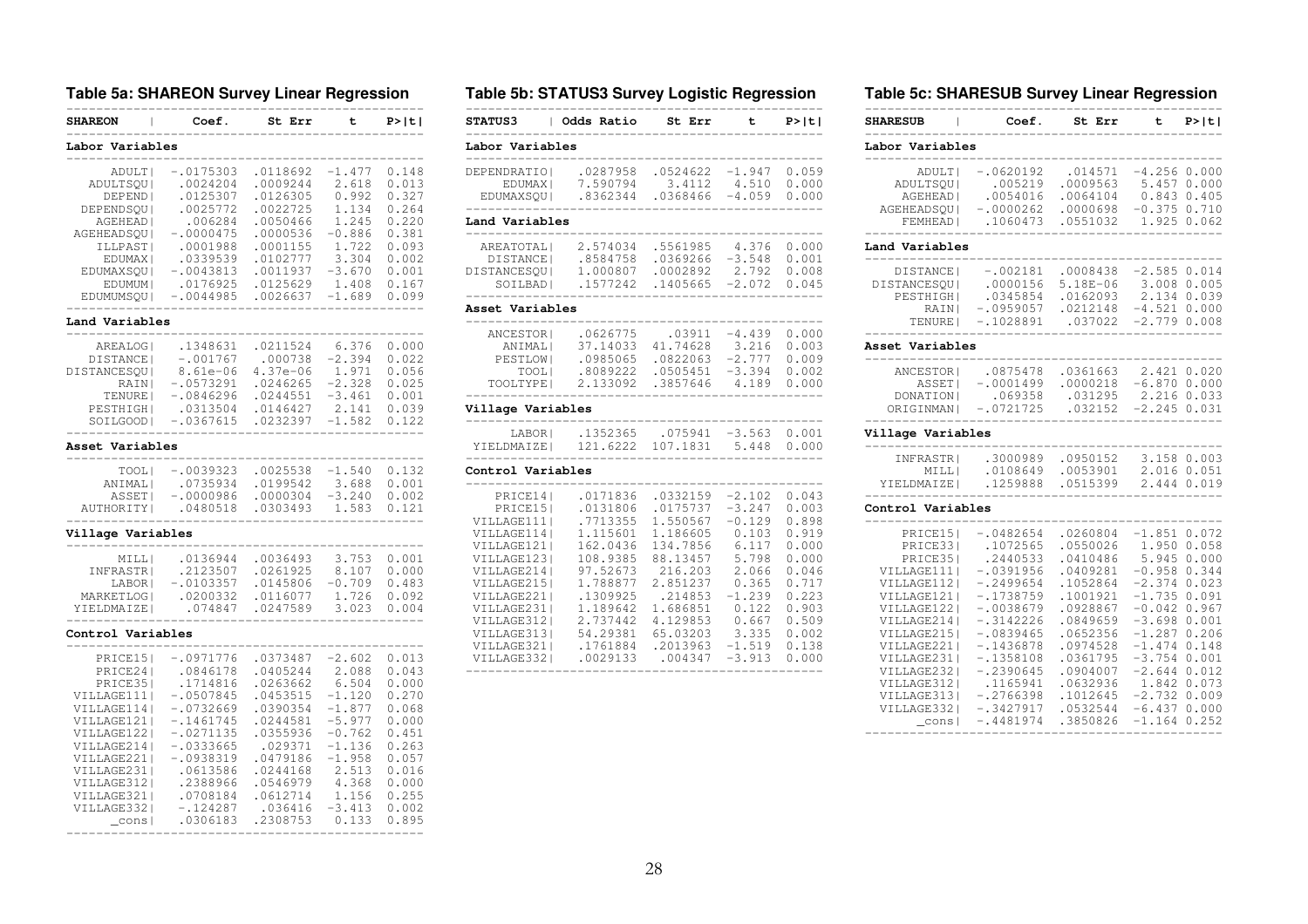**Table 5d: COTTON Survey Logistic Regression**

| <b>COTTON</b>              | Odds Ratio           | St Err               | t                 | P >  t         |
|----------------------------|----------------------|----------------------|-------------------|----------------|
| Labor Variables            |                      |                      |                   |                |
| AGEHH  <br><b>AGEHHSOU</b> | 1.376024<br>.9934084 | .1910292<br>.0025573 | 2.299<br>$-2.569$ | 0.027<br>0.014 |
| EDUMUM  <br>EDUMUMSOU      | 3.129616<br>.7496746 | 1.266483<br>.0727275 | 2.819<br>$-2.970$ | 0.008<br>0.005 |
| ILLNOW                     | .9652124             | .0108998             | $-3.135$          | 0.003          |
| ILLPAST                    | .9912164             | .0025246             | $-3.464$          | 0.001          |
| MALE                       | .5597388             | .2839412             | $-1.144$          | 0.260          |
| MALESQU                    | 1.105997             | .0575611             | 1.936             | 0.060          |
| TIMEHARVEST                | 1.016706             | .0079705             | 2.113             | 0.041          |
| Land Variables             |                      |                      |                   |                |
| PESTMEDIUM                 | 2.372034             | 1.138485             | 1.800             | 0.080          |
| TENURE                     | 2.379682             | 1.047205             | 1.970             | 0.056          |
| Asset Variables            |                      |                      |                   |                |
| ASSETLOG                   | 1.251959             | .1216474             | 2.313             | 0.026          |
| AUTHORITY                  | 17.15189             | 14.81306             | 3.291             | 0.002          |
| ORIGINWOMAN                | 2.372534             | 1.140233             | 1.798             | 0.080          |
| TOOLPC  <br>TOOLTYPE       | 3.776268<br>.6044232 | 2.350207<br>.1297627 | 2.135<br>$-2.345$ | 0.039<br>0.024 |
| ------                     |                      |                      |                   |                |
| Village Variables          |                      |                      |                   |                |
| LABORPC                    | .1016133             | .0766145             | $-3.033$          | 0.004          |
| <b>MARKET</b>              | .999751              | .0000997             | $-2.497$          | 0.017          |
| YIELDCOTTON <br>--------   | 483.6045             | 617.5431             | 4.841             | 0.000          |
| Control Variables          |                      |                      |                   |                |
| PRICE14                    | .0272843             | .0445939             | $-2.204$          | 0.034          |
| PRICE23                    | .0173761<br>706.3688 | .0245084<br>906.6695 | $-2.873$          | 0.007          |
| PRICE331<br>PRICEV1        | .1058543             | .0928204             | 5.111<br>$-2.561$ | 0.000<br>0.014 |
| PRICEV2                    | 5268.844             | 21070.95             | 2.143             | 0.038          |
| VILLAGE111                 | 1.696154             | 1.48256              | 0.604             | 0.549          |
| VILLAGE114                 | .6141628             | .7819324             | $-0.383$          | 0.704          |
| VILLAGE121                 | .0018552             | .0029422             | $-3.966$          | 0.000          |
| VILLAGE123                 | .0173304             | .0217999             | $-3.224$          | 0.003          |
| VILLAGE215                 | 1.129094             | 1.371738             | 0.100             | 0.921          |
| VILLAGE221                 | .0040708             | .0082824             | $-2.705$          | 0.010          |
| VILLAGE231                 | 6.770843             | 6.193095             | 2.091             | 0.043          |
| VILLAGE232                 | .0524096             | .0732251             | $-2.110$          | 0.041          |
| VILLAGE312                 | .0510358             | .0641789             | $-2.366$          | 0.023          |
| VILLAGE313                 | .0089072             | .0169644             | $-2.479$          | 0.018          |
| VILLAGE321                 | .6448328             | 1.109613             | $-0.255$          | 0.800          |
| VILLAGE332                 | .014928              | .0146558             | $-4.283$          | 0.000          |

------------------------------------------------

#### **Table 5e: PLOTFRAG Survey Linear Regression**

| <b>PLOTFRAG</b>                                                                                                              | Coef.                                                                                                              | St Err                                                                                                    | t                                                                                         | P >  t                                                                        |
|------------------------------------------------------------------------------------------------------------------------------|--------------------------------------------------------------------------------------------------------------------|-----------------------------------------------------------------------------------------------------------|-------------------------------------------------------------------------------------------|-------------------------------------------------------------------------------|
| Labor Variables                                                                                                              |                                                                                                                    |                                                                                                           |                                                                                           |                                                                               |
| FEMALE  <br><b>FEMALESOU</b><br>MALE  <br>MALESOU  <br>DEPENDRATIO  <br>ILLNOW  <br><b>TIMEHUNGRY</b><br>EDUHH  <br>EDUHHSOU | $-1625669$<br>.0147468<br>.1018678<br>$-.0112937$<br>.4757412<br>.0036647<br>$-.007672$<br>$-.3347204$<br>.1332859 | .0847035<br>.0084677<br>.0519252<br>.0045526<br>. 2133143<br>.0016294<br>.0038465<br>.1537147<br>.0478315 | $-1.919$<br>1.742<br>1.962<br>$-2.481$<br>2.230<br>2.249<br>$-1.995$<br>$-2.178$<br>2.787 | 0.062<br>0.089<br>0.057<br>0.018<br>0.032<br>0.030<br>0.053<br>0.036<br>0.008 |

#### **Land Variables**

|  | $SOILGOOD$ -.2757984 .1036334 -2.661 0.011 |  |  |  |  |
|--|--------------------------------------------|--|--|--|--|
|  | TENURE 1 - 1144616 .0641894 -1.783 0.082   |  |  |  |  |
|  |                                            |  |  |  |  |

#### **Asset Variables**

| TOOL I           | $-.0442351$ | .0203263 | $-2.176$ | 0.036 |
|------------------|-------------|----------|----------|-------|
| TOOLTYPE         | .0777572    | .0435451 | 1.786    | 0.082 |
| ANIMAL1          | $-.0338432$ | .0183732 | $-1.842$ | 0.073 |
| <b>ASSETLOGI</b> | $-.0414716$ | .0171049 | $-2.425$ | 0.020 |
| ORIGINWOMAN      | $-.1212458$ | .0703722 | $-1.723$ | 0.093 |
|                  |             |          |          |       |

#### **Village Variables**

| $MARKETLOG$ $-1725465$ |          | $.064982 - 2.655 0.011$ |             |  |  |
|------------------------|----------|-------------------------|-------------|--|--|
| YTELDMATZEL            | .5598447 | .1990986                | 2.812 0.008 |  |  |
|                        |          |                         |             |  |  |

#### **Control Variables**

| PRICE141<br>PRICE341<br>PRICEV3<br>VILLAGE111 <br>VILLAGE112  <br>VILLAGE114  <br>VILLAGE1221<br>VILLAGE1231<br>VILLAGE214 <br>VILLAGE221 <br>VILLAGE231 <br>VILLAGE2321<br>VILLAGE3121<br>VILLAGE3131 | .6917875<br>$-.5916754$<br>1.643143<br>.205873<br>.017506<br>.0664956<br>.1408495<br>$-.6362232$<br>.4567095<br>.884655<br>.4549796<br>.3332782<br>$-.4913146$<br>$-.2091772$ | .199938<br>. 2233774<br>.736299<br>.2040212<br>.1238662<br>.2013503<br>.1724742<br>.4834455<br>.1891<br>.3493551<br>.1221893<br>.1573084<br>.8176324<br>.2925614 | 3.460<br>$-2.649$<br>2.232<br>1.009<br>0.141<br>0.330<br>0.817<br>$-1.316$<br>2.415<br>2.532<br>3.724<br>2.119<br>$-0.601$<br>$-0.715$ | 0.001<br>0.012<br>0.031<br>0.319<br>0.888<br>0.743<br>0.419<br>0.196<br>0.021<br>0.015<br>0.001<br>0.041<br>0.551<br>0.479 |
|--------------------------------------------------------------------------------------------------------------------------------------------------------------------------------------------------------|-------------------------------------------------------------------------------------------------------------------------------------------------------------------------------|------------------------------------------------------------------------------------------------------------------------------------------------------------------|----------------------------------------------------------------------------------------------------------------------------------------|----------------------------------------------------------------------------------------------------------------------------|
|                                                                                                                                                                                                        |                                                                                                                                                                               |                                                                                                                                                                  |                                                                                                                                        |                                                                                                                            |
| VILLAGE321 <br>VILLAGE3321<br>cons                                                                                                                                                                     | 1.042982<br>.3309121<br>$-1.538881$                                                                                                                                           | .2701278<br>.138541<br>.7403682                                                                                                                                  | 3.861<br>2.389<br>$-2.079$                                                                                                             | 0.000<br>0.022<br>0.044                                                                                                    |
|                                                                                                                                                                                                        |                                                                                                                                                                               |                                                                                                                                                                  |                                                                                                                                        |                                                                                                                            |

#### **Table 5f: EXCHANGE Survey Linear Regression**

| <b>EXCHANGE</b>              | Coef.                      | St Err               | t                 | P> t           |
|------------------------------|----------------------------|----------------------|-------------------|----------------|
| Labor Variables              |                            |                      |                   |                |
| FEMALE                       | $-.1528568$                | .1025797             | $-1.490$          | 0.144          |
| FEMALESOU                    | .0281111                   | .0097408             | 2.886             | 0.006          |
| MALE                         | -.2183613                  | .0838649             | $-2.604$          | 0.013          |
| MALESOU                      | .027045                    | .0071104             | 3.804             | 0.000          |
| AGEHEAD  <br>AGEHEADSOU      | $-.067267$<br>.0006875     | .0245598<br>.0002109 | $-2.739$<br>3.259 | 0.009<br>0.002 |
| AGEHH                        | .0751504                   | .0264236             | 2.844             | 0.007          |
| AGEHHSQU                     | $-.0007288$                | .0004521             | $-1.612$          | 0.115          |
| ILLNOW                       | $-.0075396$                | .0016817             | $-4.483$          | 0.000          |
| TIMEHUNGRY                   | $-.0092342$                | .0041648             | $-2.217$          | 0.033          |
| EDUMUM                       | .183457                    | .1201554             | 1.527             | 0.135          |
| EDUMUMSOU  <br>--------      | $-.0772304$<br>$- - - - -$ | .0330157             | $-2.339$          | 0.025          |
| Land Variables<br>---------- |                            |                      |                   |                |
| AREATOTALLOG                 | .4406405                   | .0948022             | 4.648             | 0.000          |
| SOILBAD                      | $-.3099117$                | .1590303             | $-1.949$          | 0.059          |
| DISTANCE                     | $-.0237604$                | .0095276             | $-2.494$          | 0.017          |
| DISTANCESOU                  | .0001368                   | .0000433             | 3.160             | 0.003          |
| PESTLOW                      | .3757106                   | .1651812             | 2.275             | 0.029          |
| Asset Variables              |                            |                      |                   |                |
| ANIMAL1                      | .025918                    | .0099952             | 2.593             | 0.013          |
| ASSET                        | .0005363                   | .0002054             | 2.611             | 0.013          |
| ORIGINMAN  <br>$- - - - -$   | $-.5455783$                | .1819756             | $-2.998$          | 0.005          |
| Village Variables            |                            |                      |                   |                |
| <b>MARKETLOG</b>             | .297438                    | .0796022             | 3.737             | 0.001          |
| YIELDMAIZE                   | $-1.088182$                | .2113873             | $-5.148$          | 0.000          |
| Control Variables            |                            |                      |                   |                |
| PRICE34                      | .5642734                   | .3203648             | 1.761             | 0.086          |
| PRICEV3                      | $-1.930588$                | .7571604             | $-2.550$          | 0.015          |
| VILLAGE111                   | .2642883                   | .285374              | 0.926             | 0.360          |
| VILLAGE112                   | .3887507                   | .1439718             | 2.700             | 0.010          |
| VILLAGE114                   | $-.8589053$                | .2397054             | $-3.583$          | 0.001          |
| VILLAGE122                   | $-.1099731$                | .1672159             | $-0.658$          | 0.515          |
| VILLAGE123<br>VILLAGE214     | .9248078<br>$-1.055936$    | .5520748<br>.3444332 | 1.675<br>$-3.066$ | 0.102<br>0.004 |
| VILLAGE221                   | .274787                    | .5125865             | 0.536             | 0.595          |
| VILLAGE231                   | .3463101                   | .1669918             | 2.074             | 0.045          |
| VILLAGE232                   | $-.2444901$                | .1860446             | $-1.314$          | 0.196          |
| VILLAGE312                   | 1.32119                    | 1.011853             | 1.306             | 0.199          |
| VILLAGE313                   | .6358047                   | .4339728             | 1.465             | 0.151          |
| VILLAGE321                   | $-.3982447$                | .2584977             | $-1.541$          | 0.131          |
| VILLAGE332                   | $-.0218833$                | .1732487             | $-0.126$          | 0.900          |
| cons                         | 5.816203                   | .965142              | 6.026             | 0.000          |

-------------------------------------------------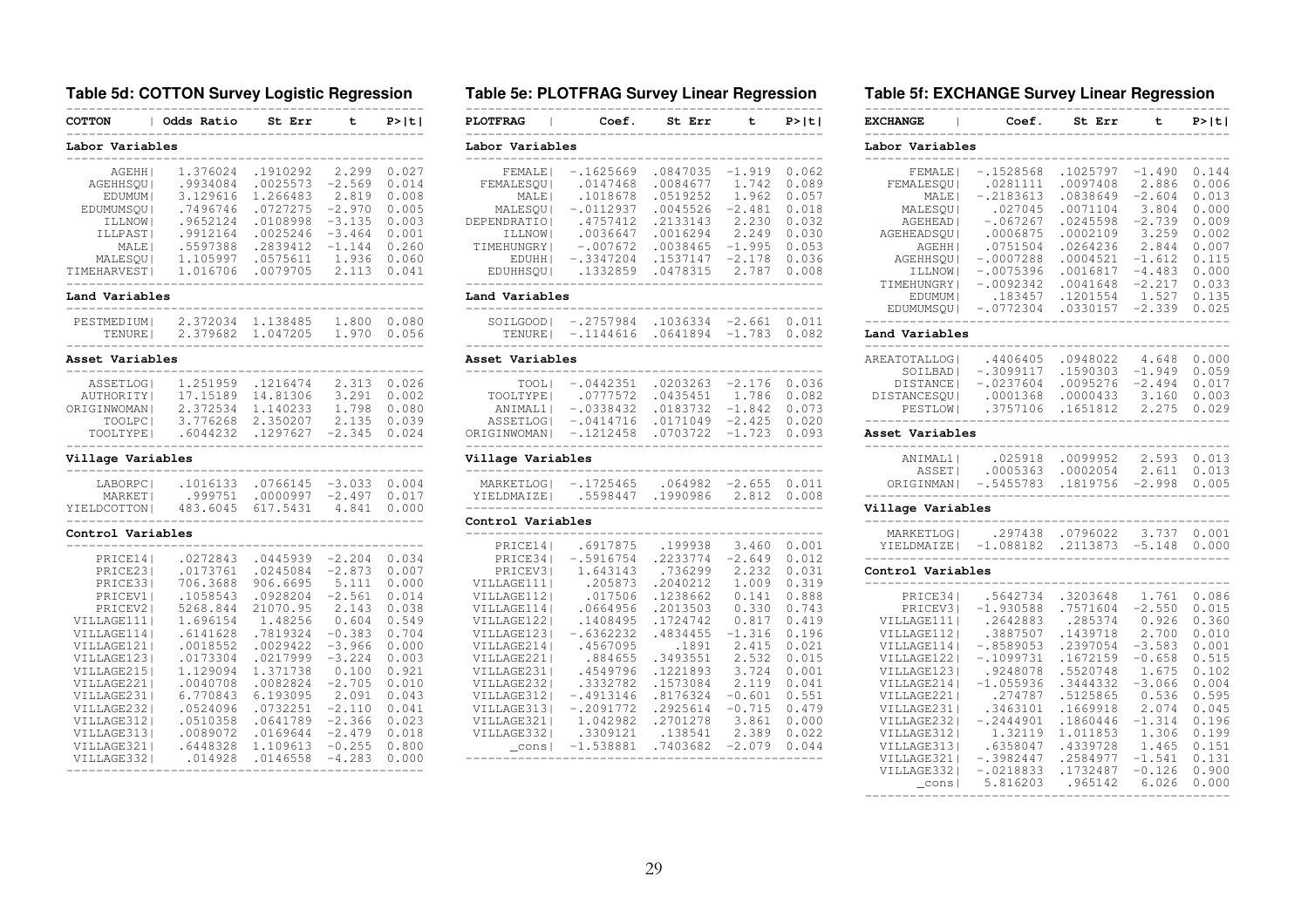#### **References**

- Abdulai, A. and C.L. Delgado. "Determinants of Nonfarm Earnings of Farm-Based Husbands and Wives in Northern Ghana." *American Journal of Agricultural Economics* 81 (1999): 117-30.
- Adams, R.H. "Nonfarm Income, Inequality, and Land in Rural Egypt." *Economic Development and Culture Change* 50 (2002): 339-63.
- Addison, T. and C. de Sousa. Economic Reform and Economic Reconstruction in Mozambique, ed. M. McGillivray and O. Morrissey. Basingstoke, Macmillan Press (1999): 163-85.
- Appleton, S. and A. Balihuta. "Education and Agricultural Productivity: Evidence from Uganda." *Journal of International Development* 8 (1996): 415-44.
- Binswanger, H.P. and J. McIntire. "Behavioral and Material Determinants of Production Relations in Land Abundant Tropical Agriculture." *Economic Development and Cultural Change* 36 (1987): 73-99.
- Blarel, B., P. Hazell, F. Place and J. Quiggin. "The Economics of Farm Fragmentation: Evidence from Ghana and Rwanda." *World Bank Economic Review* 6 (1992): 233-54.
- Bodie, Z. and R.C. Merton. *Finance*. Upper Saddle River, NJ: Prentice Hall (1998).
- Carter, M.R. and P. Olinto. "Getting institutions "right" for whom: credit constraints and the impact of property rights on the quantity and composition of investment." *American Journal of Agricultural Economics* 85 (2003): 173-86.
- Corbett, J. "Famine and Household Coping Strategies." *World Development* 16 (1988): 1099-112.
- Cramer, C. and N. Pontara. "Rural Poverty and Poverty Alleviation in Mozambique: What's Missing from the Debate?" *Journal of Modern African Studies* 36 (1998): 101-38.
- Cramer, J.S. and G. Ridder. "Pooling States in Multinomial Logit Models." *Journal of Econometrics* 47 (1991): 267-72.
- Dasgupta, P. *An Inquiry into Well-Being and Destitution*. Oxford: Clarendon Press (1993).
- de Janvry, A., M. Fafchamps and E. Sadoulet. "Peasant Household Behaviour with Missing Markets: Some Paradoxes Explained." *Economic Journal* 101 (1991): 1400-17.
- de Sousa, C. Rebuilding Rural Livelihoods and Social Capital in Mozambique, ed. T. Addison. Oxford, Oxford University Press (2003): 51-72.
- Delgado, C.L. and A. Siamwalla. Rural Economy and Farm Income Diversification in Developing Countries, ed. G.H. Peters and J. von-Braun. Aldershot, U.K. and Brookfield, Vt., Ashgate (1999): 126-43.
- Dercon, S. "Income Risk, Coping Strategies, and Safety Nets." *World Bank Research Observer* 17 (2002): 141-66.
- Dercon, S. and P. Krishnan. "In Sickness and in Health: Risk Sharing within Households in Rural Ethiopia." *Journal of Political Economy* 108 (2000): 688-727.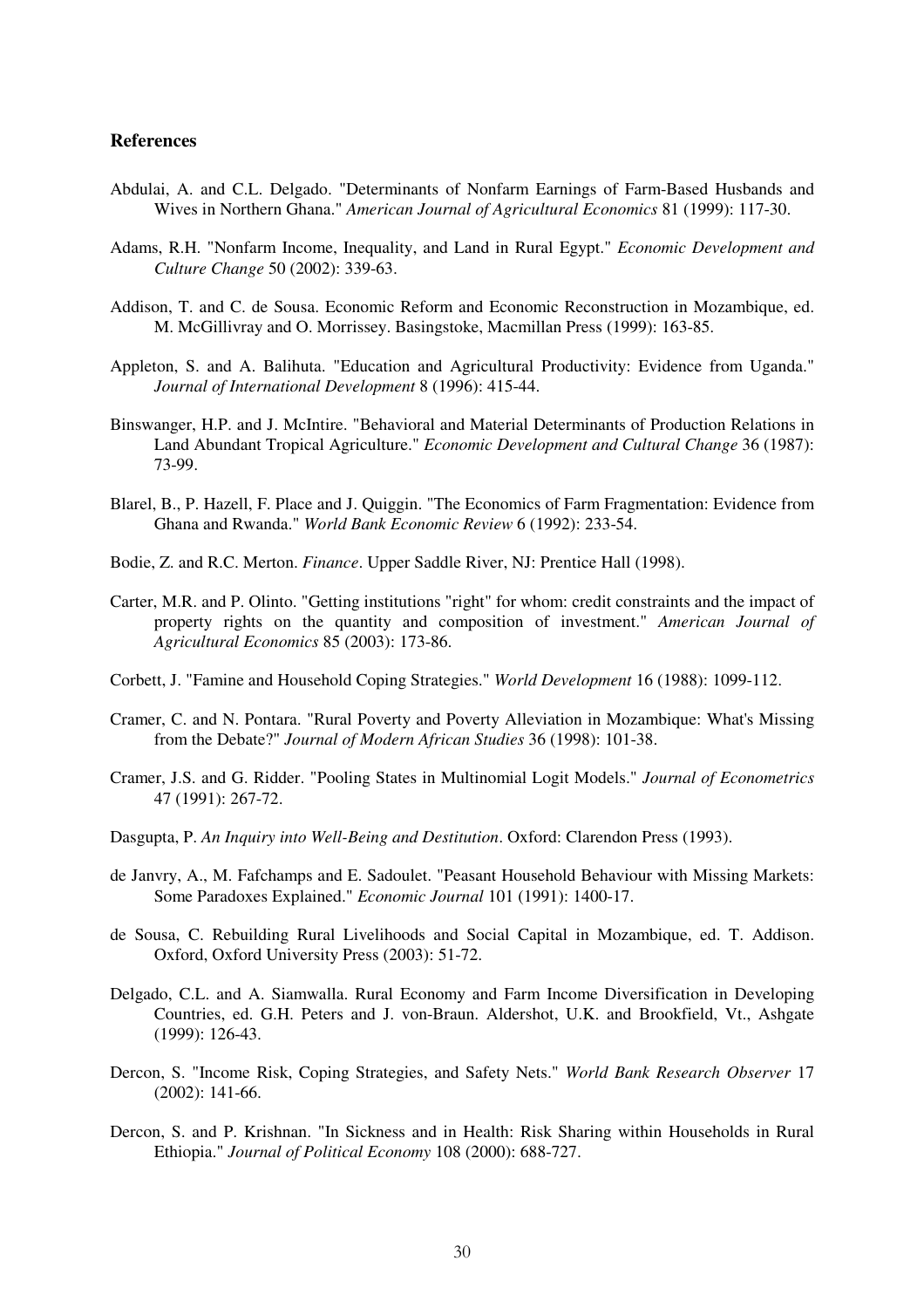- Dercon, S. and P. Krishnan. "Income Portfolios in Rural Ethiopia and Tanzania: Choices and Constraints." *Journal of Development Studies* 32 (1996): 850-75.
- Dixit, A.K. *Optimization in Economic Theory*. 2nd ed. Oxford: Oxford University Press (1990).
- Ellis, F. "Household Strategies and Rural Livelihood Diversification." *Journal of Development Studies* 35 (1998): 1-38.
- Ellis, F. *Rural Livelihoods and Diversity in Developing Countries*. Oxford: Oxford University Press (2000).
- Fafchamps, M. and S. Lund. "Risk-Sharing Networks in Rural Philippines." *Journal of Development Economics* 71 (2003): 261-87.
- Garrett, J.L. and M.T. Ruel. "Are Determinants of Rural and Urban Food Security and Nutritional Status Different? Some Insights from Mozambique." *World Development* 27 (1999): 1955-75.
- Goetz, S.J. "A Selectivity Model of Household Food Marketing Behavior in Sub-Saharan Africa." *American Journal of Agricultural Economics* 74 (1992): 444-52.
- Heltberg, R. and F. Tarp. "Agricultural Supply Response and Poverty in Mozambique." *Food Policy* 27 (2002): 103-24.
- Key, N., E. Sadoulet and A. de Janvry. "Transaction Costs and Agricultural Household Supply Response." *American Journal of Agricultural Economics* 82 (2000): 245-59.
- Leonard, M. "Coping Strategies in Developed and Developing Societies: The Working of the Informal Economy." *Journal of International Development* 12 (2000): 1096-85.
- Liedholm, C., M. McPherson and E. Chuta. "Small Enterprise Employment Growth in Rural Africa." *American Journal of Agricultural Economics* 76 (1994): 1177-82.
- MAP/MSU Research Team. "1994/96 Nampula/Cabo Delgado Socio-Economic Study: Organization of Primary Data and Questionnaires." Unpublished internal project document. Ministry of Agriculture and Fisheries (1996).
- Ministério da Agricultura. Unpublished Data. Maputo (1994).
- Pitcher, M.A. "Disruption without Transformation: Agrarian Relations and Livelihoods in Nampula Province, Mozambique, 1975-1995." *Journal of Southern African Studies* 24 (1998): 115-40.
- Platteau, J.-P. Traditional Systems of Social Security and Hunger Insurance: Past Achievements and Modern Challenges, ed. E. Ahmad, J. Drèze, J. Hills and A. Sen. New Delhi, Oxford University Press (1999): 112-70.
- Reardon, T. "Using Evidence of Household Income Diversification to Inform Study of the Rural Nonfarm Labor Market in Africa." *World Development* 25 (1997): 735-47.
- Reardon, T., C. Delgado and P. Matlon. "Determinants and Effects of Income Diversification Amongst Farm Households in Burkina-Faso." *Journal of Development Studies* 28 (1992): 264- 96.
- Reardon, T., P. Matlon and C. Delgado. "Coping with Household-Level Food Insecurity in the Drought-Affected Areas of Burkina Faso." *World Development* 16 (1988): 1065-74.